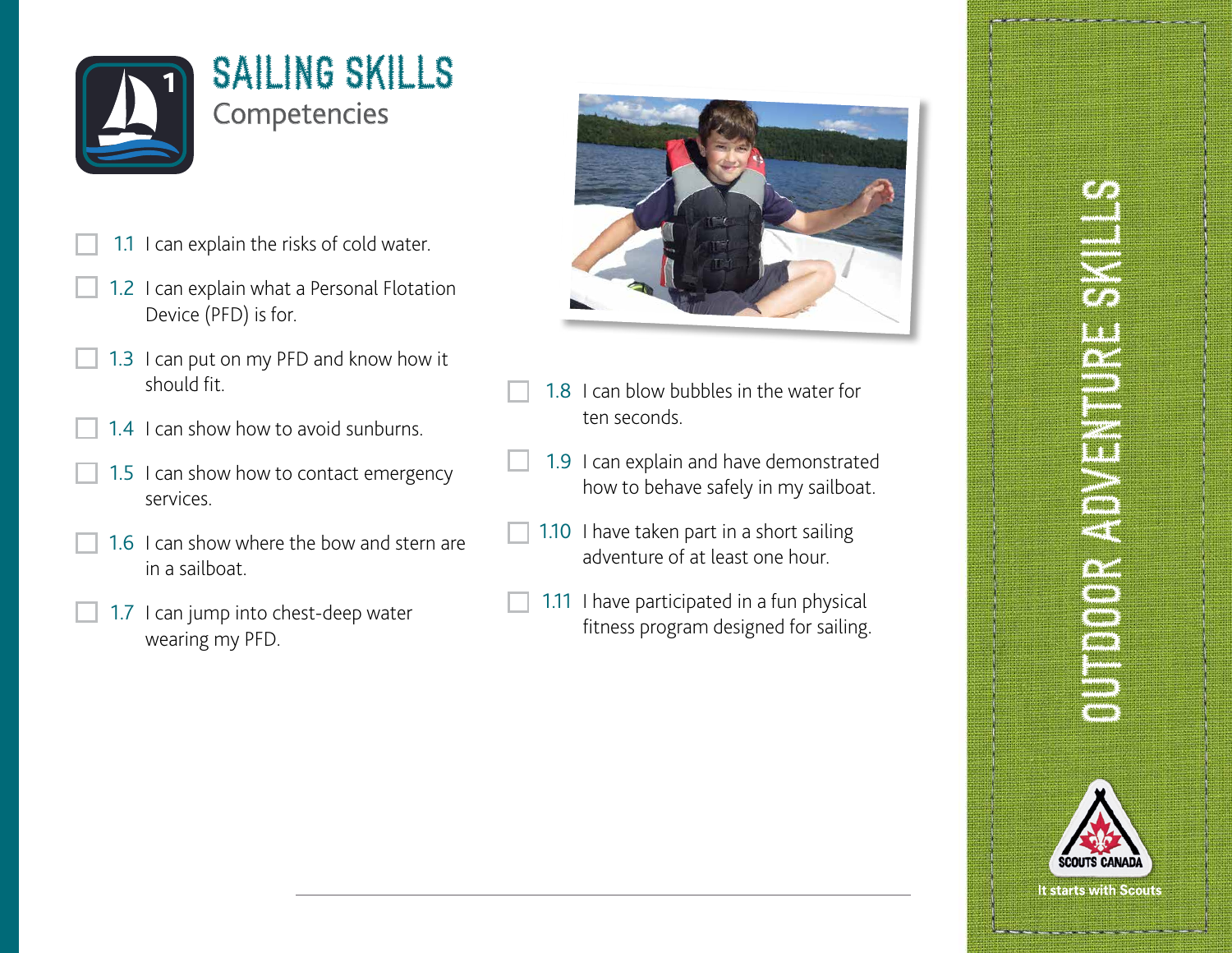

- 2.1 I can explain the safety rules for being near water.
- 2.2 I am familiar with the signs and symptoms of mild hypothermia.
- 2.3 I can explain how I should care for my PFD.
- 2.4 I can explain the difference between a PFD and a life jacket.
- 2.5 I am familiar with the three common whistle signals and when they would be used.
- 2.6 I can describe five appropriate actions I should take if I capsize a sailboat.
- 2.7 L can demonstrate how to tie the reef knot, sheet bend and figure-eight.
- 2.8 I can identify twelve key parts of my sailboat.
- 2.9 I have used a throw bag.
- 2.10 I can lift a boat with help from others, rig a sailboat, and practise getting into and out of my boat safely.
- 2.11 Before I launch my boat, I can show where I am allowed to go sailing.
- 2.12 I can swim 50 metres wearing my PFD.
- 2.13 I can sail away from dock, hold the tiller, pull in the mainsheet, ease the sheets, and sail straight for one minute.
- 2.14 I have taken part in at least two daysails of four hours each or four daysails of two hours each.

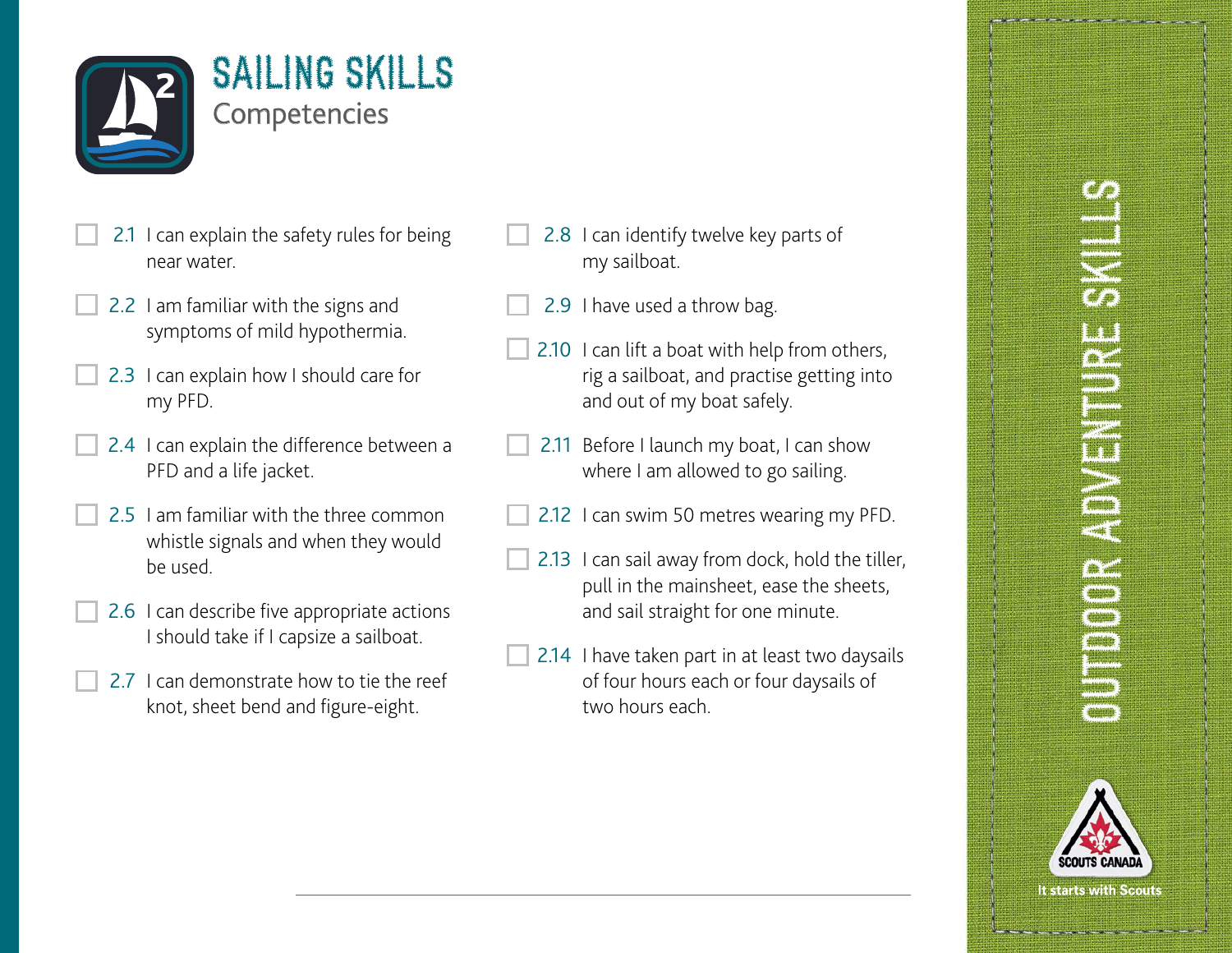

- 3.1 I can get help if I see somebody in difficulty on the water.
- 3.2 I can explain why I should not drink the water from the lake, river or ocean on which I am sailing.
- 3.3 I am familiar with common hand signals and know when they are to be used.
- 3.4 I can identify the equipment Transport Canada requires me to have in my sailboat.
- $3.5$  I can explain what impact I have on the environment while sailing.
- $3.6$  I can identify six types of sailcraft.
- 3.7 I can identify the signs of dangerous weather and water conditions.
- 3.8 I can tie the reef knot, sheet bend, figure-eight and bowline used by Scouts when sailing or when camping.
- 3.9 I can rig my boat and then practise getting into and out of my boat safely.
- 3.10 I can tack, gybe, sit on gunwale, hike, slow down, speed up, bail the boat and balance the boat.
- 3.11 I can de-rig a sailboat, dry the sails and store all the parts properly.
- 3.12 I have taken part in an at least three daysails of four hours each, or six daysails of two hours each.
- 3.13 I know how and where to get the latest weather forecast for the area where I will be sailing.
- 3.14 While fully clothed and with a properly fitted PFD, I can tread water for five minutes, then swim 100 metres using any stroke.



# **UNDERLANDER** OUTDOOR ADVENTURE S

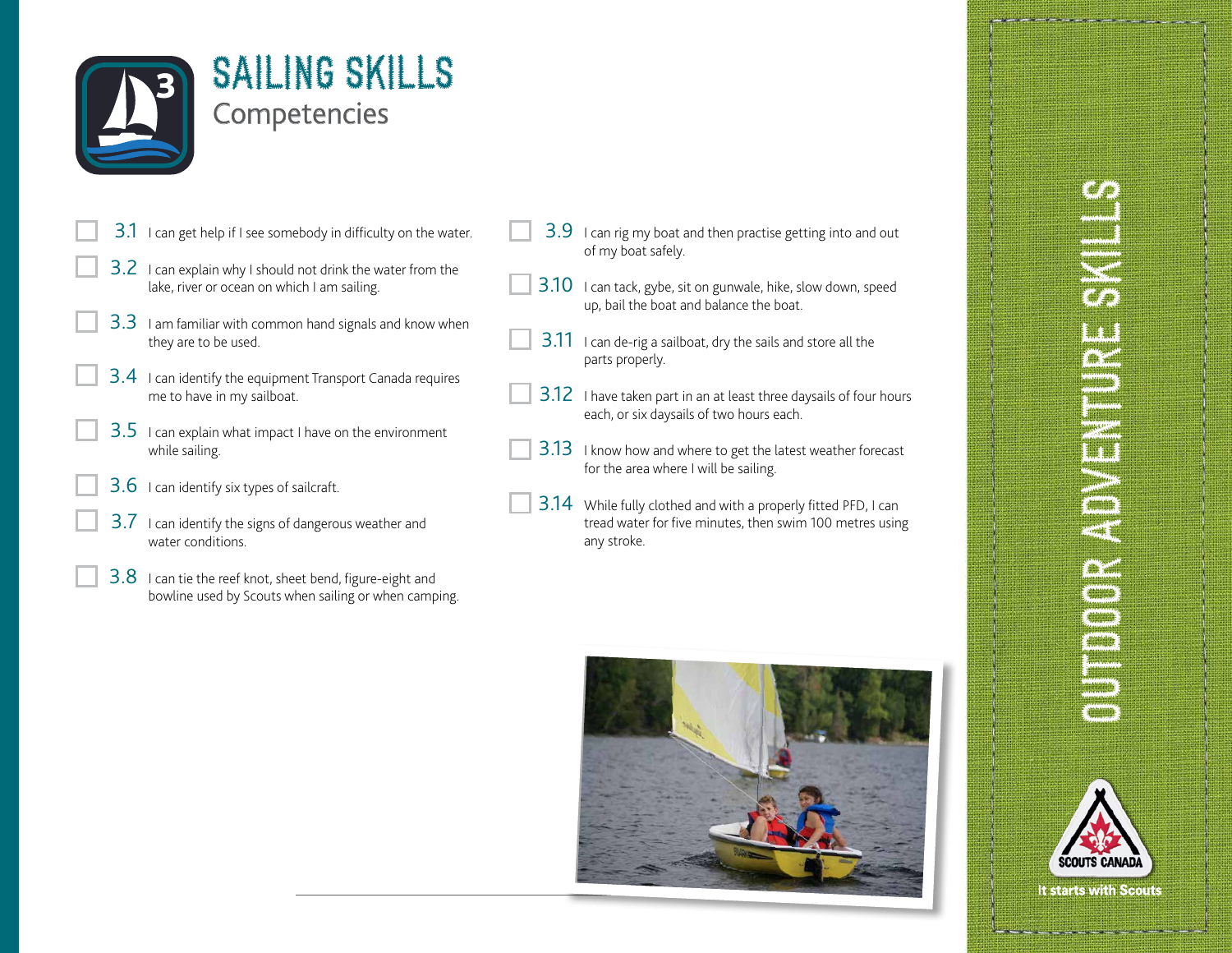

SAILING SKILLS **Competencies** 

- 4.1 I know how to find an appropriate PFD that is the right size and fit for me.
- 4.2 I am aware that everyone must wear properly fitted PFD's while in a boat.
- $4.3$  I am familiar with the signs and symptoms of severe hypothermia.
- $4.4$  I can describe and demonstrate safety in and on the water.
- $4.5$  I know how to properly secure a towline to my sailboat.
- $4.6$  I know the hazards for sailing in different weather conditions.
- 4.7 I understand balance in the sailboat, and know how to sail the boat flat.
- $4.8$  I understand how to trim my sail to get the best performance from the sailboat.
- $4.9$  I can tie eight knots that are useful when sailing, canoeing or camping.
- 4.10 Under the direction of the Skipper, I have sailed my sailboat forward for 200 metres.
- 4.11 I can demonstrate how to steer a sailboat going upwind or downwind.
- 4.12 I can demonstrate how to balance my sailboat and can sail the boat flat.
- 4.13 I have capsized the sailboat and recovered to an upright position.
- 4.14 I can get back into the sailboat solo, or with help from the Skipper, if my boat capsizes.
- $4.15$  I can help my Skipper to return the sailboat to the dock or to the beach safely.
- $4.16$  I can de-rig a sailboat, dry the sails and store all the parts properly.
- 4.17 I have taken part in at least four daysails of four hours each, or eight daysails of at least two hours each, on safe, familiar waters.
- $4.18$  I can toss a throw bag so that someone in the water can reach it.
- 4.19 I can swim and demonstrate the HELP and huddle positions while in the water wearing a PFD.
- $|4.20|$  I have been introduced to self-help procedures and can explain how to perform the HELP position by myself and the huddle position with others.



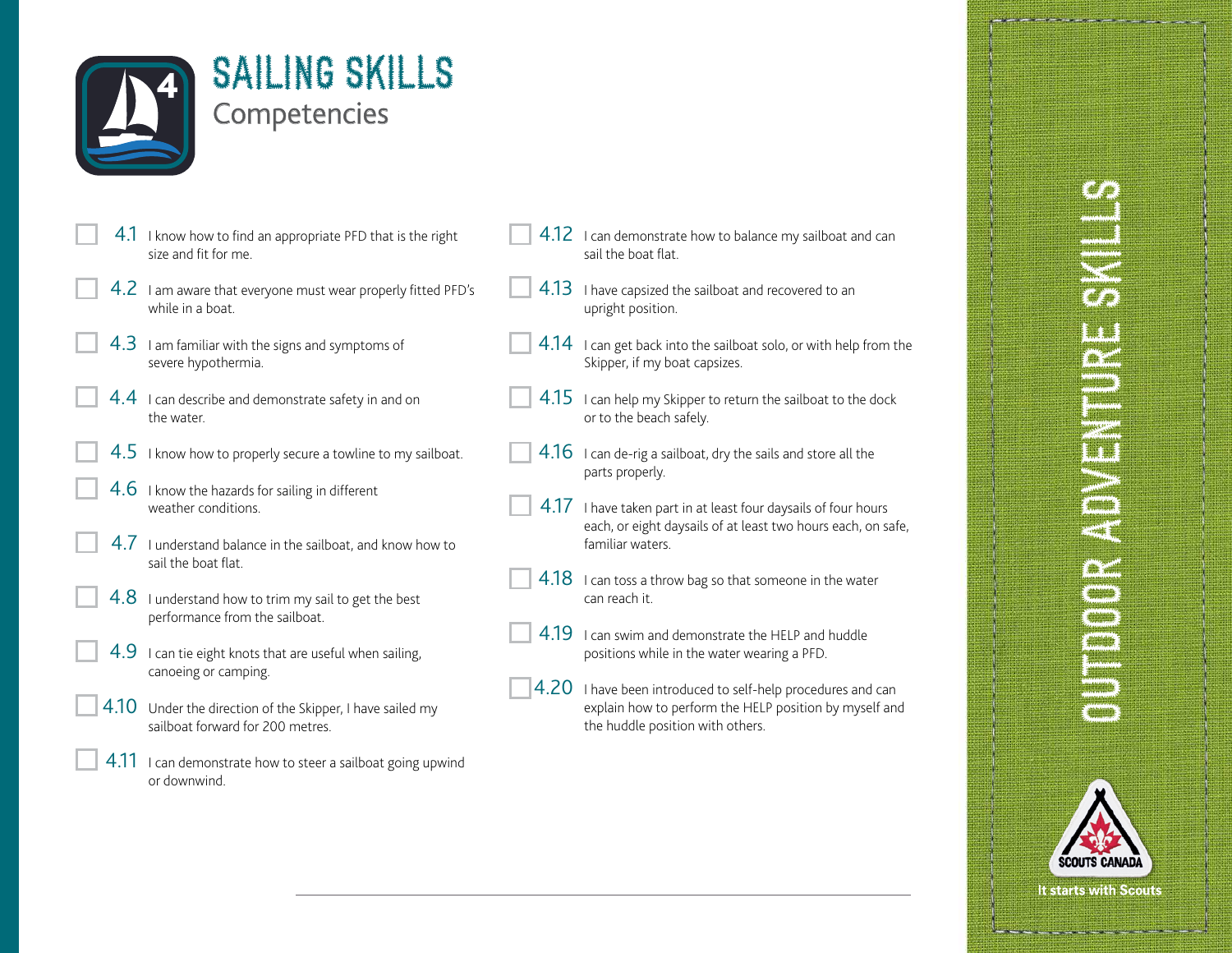

- 5.1 I know when and how to follow the Sail Coach's commands.
- 5.2 I can identify mild symptoms of hyperthermia.
- 5.3 I can identify three reaching assists that could be used to help someone in the water to reach safety and have demonstrated how to use one of them.
- 5.4 I know how to create and use a float plan.
- $5.5$  I can explain why my boat needs a painter.
- 5.6 I know games youth can play to promote flexibility prior to going sailing.
	- $5.7$  I can explain what clothing should be worn while sailing.
	- 5.8 As the Skipper of my sailcraft, I can identify the equipment Transport Canada requires to be on the sailboat and demonstrate its proper use.
- 5.9 I can describe the basic Transport Canada navigational aids on the water.
- 5.10 I can explain the rules established to avoid collision.
- $5.11$  I can inspect a rigged sailboat and identify faulty boat parts.
- 5.12 I can launch a boat from the dock or from the shore.
- 5.13 I can trade places with my sailing crew while on the water in winds less than 9 knots.



# **UNDERLANDER** OUTDOOR ADVENTURE S

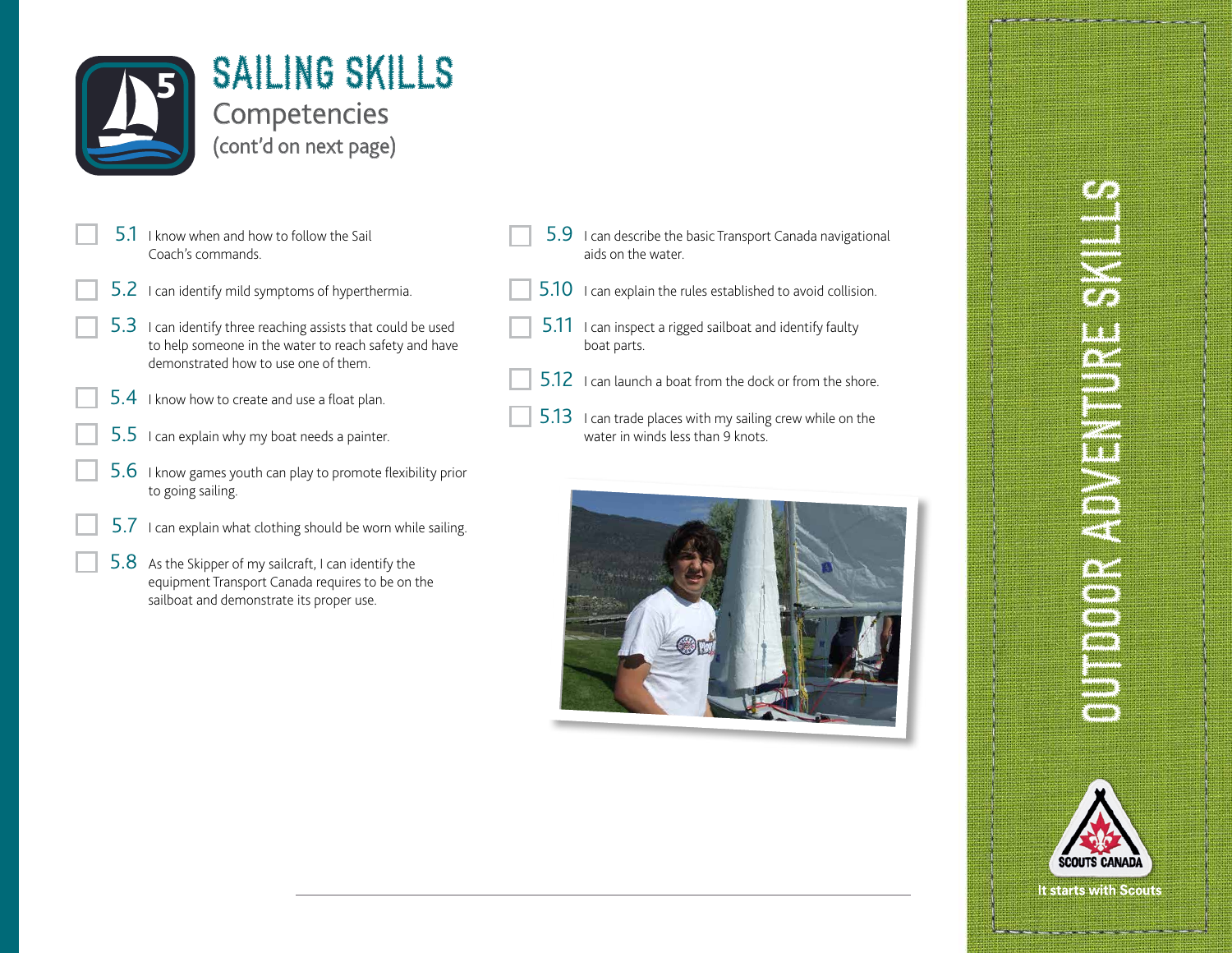

## SAILING SKILLS Competencies (cont'd)

- 5.14 I have demonstrated steering a sailboat heading upwind, or bearing off and going downwind, depending on wind conditions and direction.
- 5.15 I can demonstrate a self-rescue with my sailboat.
	- 5.16 I have demonstrated proper Man Over Board (MOB) procedures while on the water.
	- 5.17 I have demonstrated making a sail raft and can explain its uses.
- 5.18 I can work as part of a team to sail in a straight line going forward for at least 200 metres.
- 5.19 I can effectively steer the sailboat while sailing flat, identify wind direction while sailing, make the boat turn, and head up or bear off within one boat length of the mark.
- $|5.20$  I have demonstrated how to trim the sail while sailing at all points of sail, including adjusting the sails for wind shifts, and adjusting the sails for puffs or lulls.
- 5.21 I can manoeuvre the sailboat properly while giving the proper commands to my crew.
- 5.22 I can safely dock or beach a sailboat.
- $|5.23|$  I can lift the boat from the water to dry storage, de-rig the boat, and store the sails and foils correctly in the boat storage.
- 5.24 I have participated in one daysail of at least six hours' duration which includes sailing to and landing at a beach, making and eating a meal, and returning safely.
- 5.25 I have taken part in at least five daysails of six hours each, or ten daysails of three hours each, on safe, familiar waters.
- 5.26 I have helped a Stage 2 or Stage 3 sailor explain the basic safety rules for being near water.



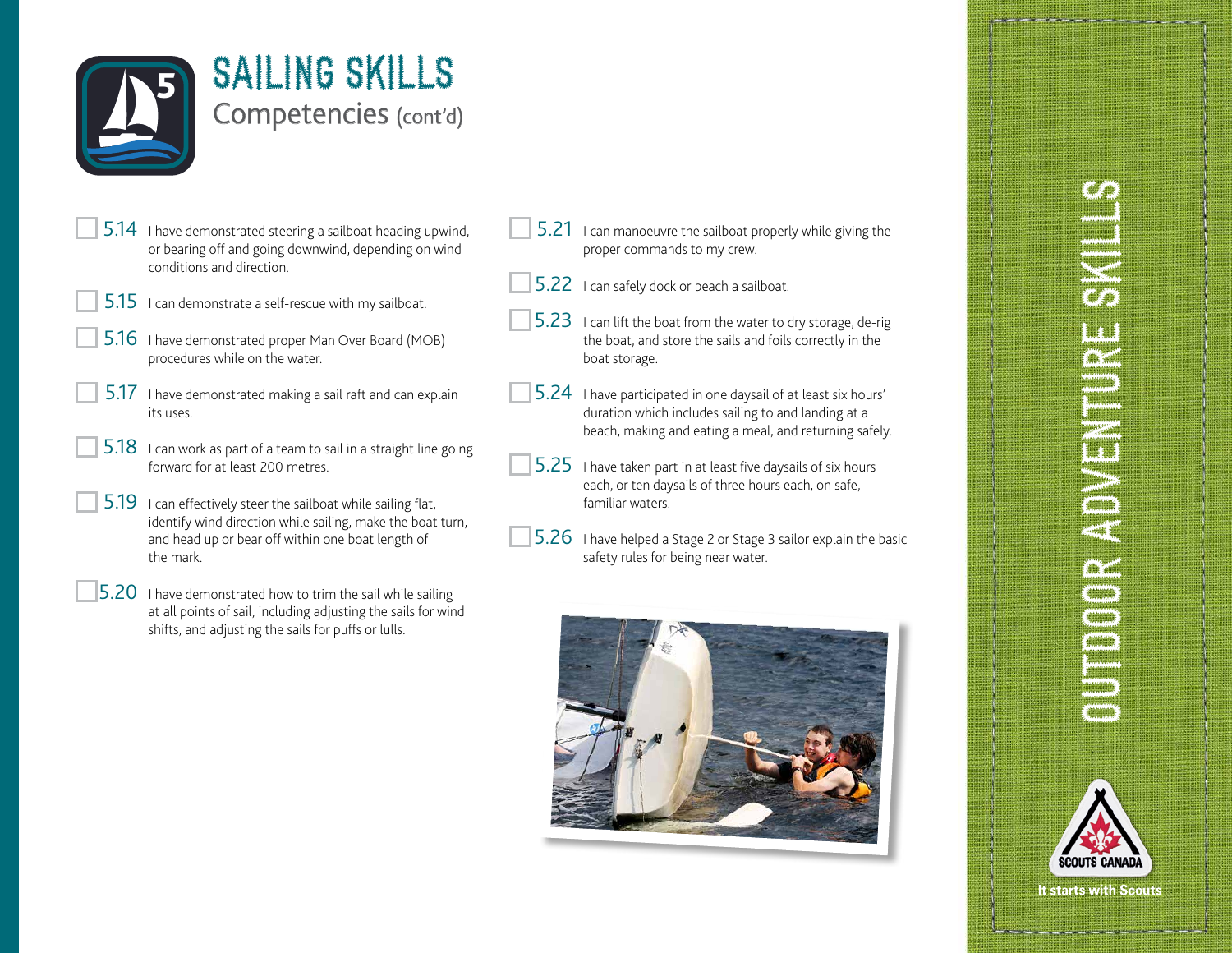

| $6.1$ I can identify signs of moderate levels |
|-----------------------------------------------|
| of hyperthermia.                              |

- 6.2 I understand and have taken the appropriate actions to maintain hydration.
- 6.3 I understand, and can explain, air dynamics on a sail.
- 6.4 I can evaluate local sailing hazards.
- 6.5 I have, and can demonstrate, a full understanding of the local Racing Rules.
	- 6.6 I can clearly communicate with my crew to synchronize the helm to sail trim and to boat balance.
	- 6.7 I have demonstrated proper steering techniques including smooth mark rounding, sailing by the lee and match sheeting to the turn.
	- 6.8 I can properly trim the sail of the sailboat and the crew should identify the point and speed nodes for the helm upwind.
- 6.9 I can manoeuvre the sailboat.
- 6.10 I have participated in a local club race.
- 6.11 I have participated in a sailing rescue as both the rescuer and the one being rescued, and I have experienced a simulated capsize to acquire the knowledge to recover the boat properly.
- 6.12 I can sail a single / double-handed boat to CANSail 3 skills standards.
- 6.13 I have participated in at least six daysail outings.
- 6.14 I have maintained a logbook of my training.
- 6.15 I have assisted the sail coach in delivering one safety element, one knowledge item and one on-the-water skill to sailors working on Stage 2, 3 or 4.



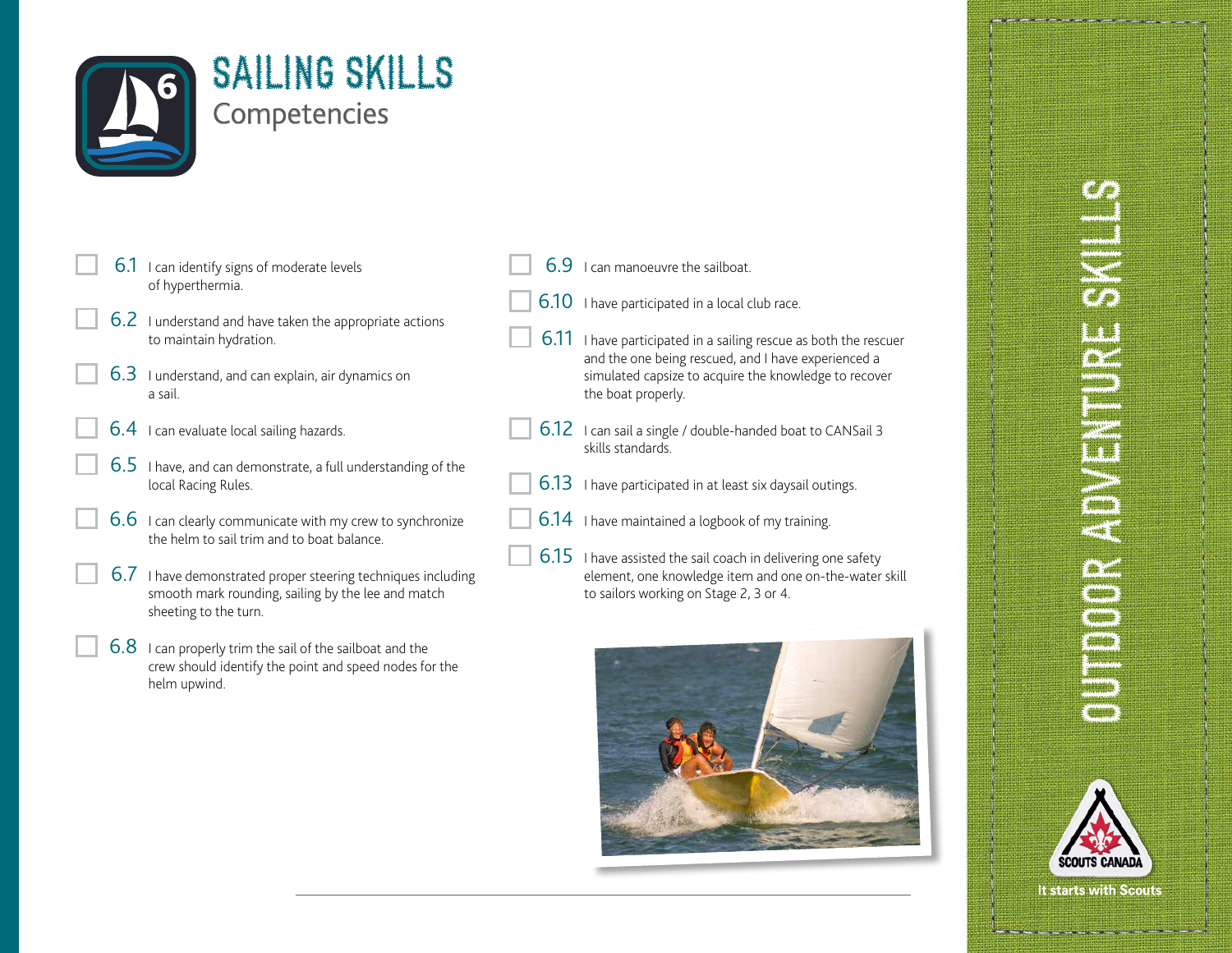

|  |  |  | SAILING SKILLS      |  |  |  |
|--|--|--|---------------------|--|--|--|
|  |  |  | <b>Competencies</b> |  |  |  |

- 7.1 I can recognize and treat severe hypothermia and hyperthermia.
- 7.2 I can evaluate geographical and tidal effects of a sailing venue.
- 7.3 I can describe common seamanship knowledge.
- 7.4 I can describe common racing strategies.
- 7.5 I can describe the mechanics of air flow over the sail.
- $7.6$  I can describe how to tune a boat.
- 7.7 I know and can describe the intent of the current ISAF racing rules 1–7.
- $7.8$  I have demonstrated an understanding of sail rigging.
- 7.9 I have demonstrated the skills to balance the sailboat while underway on the water.
- 7.10 I can demonstrate Intermediate sailing skills.
- 7.11 I have demonstrated the skills to steer the sailboat while underway.
- 7.12 I have demonstrated the skills to trim the sails while underway.
- 7.13 I have successfully shown how to manoeuvre while sailing.
- 7.14 I have demonstrated down-speed opportunities.
- 7.15 I have demonstrated tactical manoeuvres while racing.
- 7.16 I have participated in a one- to two-day local regatta.
- $7.17$  I can sail a single / double-handed boat to CANSail 4 standards.
- 7.18 I have participated in at least seven daysail outings.



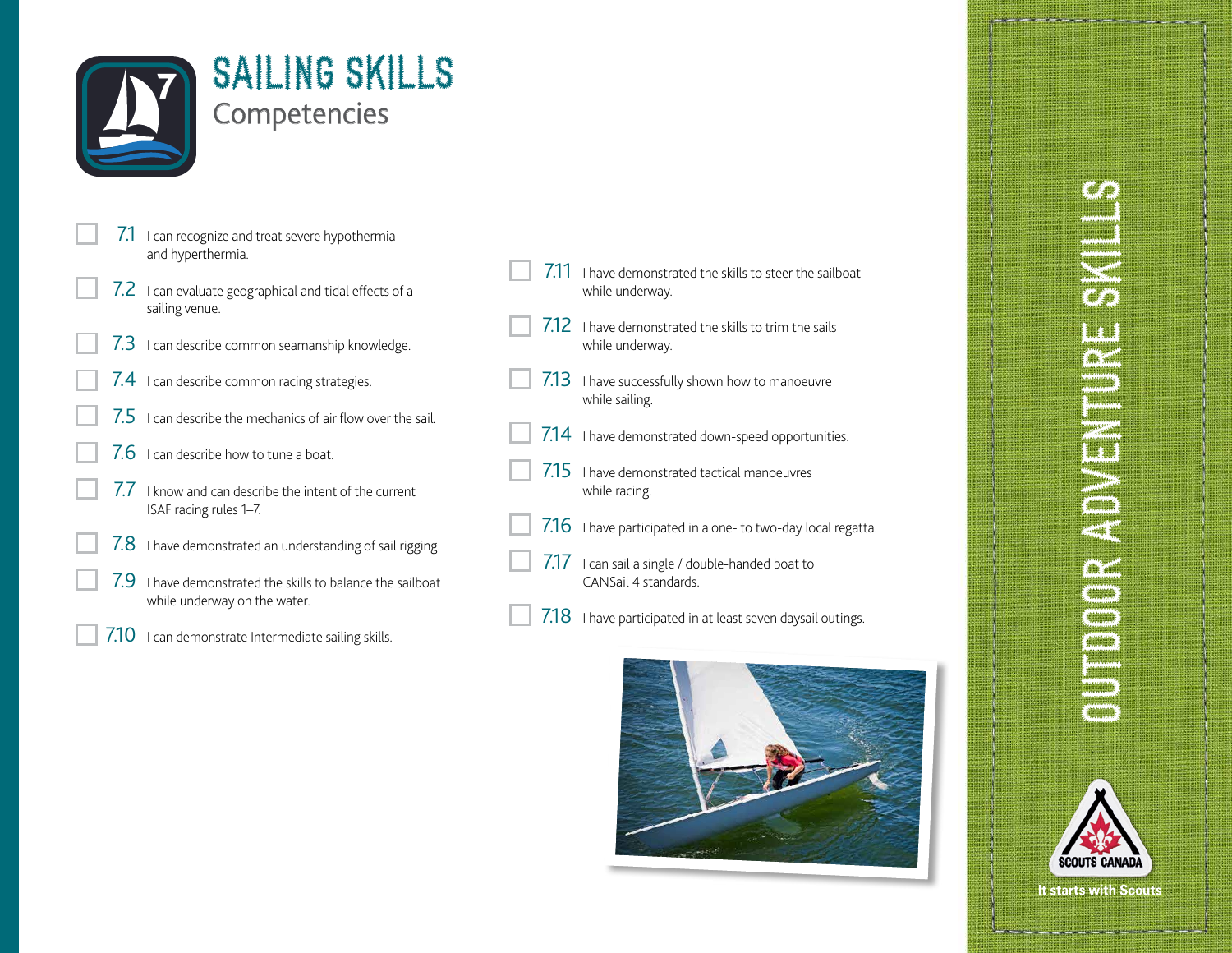

- 8.1 I know the Collision Regulations and proper etiquette for using a marine radio on the water.
- 8.2 I know how to properly prepare my boat for safe travel.
- 8.3 I can evaluate geographical and tidal effects of a new sailing venue.
- 8.4 I know and can describe the current racing rules.
- 8.5 I have demonstrated how to tune a boat.
- 8.6 I have demonstrated optimal body position at all times when sailing.
- 8.7 I have demonstrated tacking/gybe manoeuvres.
- 8.8 I have demonstrated the skills to fly a spinnaker/kite on the water.
- 8.9 I can demonstrate the skill to gybe while flying a spinnaker/kite.
- 8.10 I can demonstrate tactics while racing.
- 8.11 I have demonstrated racing strategies.
- 8.12 I can sail a single-handed boat to CANSail 5 skills standards.
- 8.13 I have participated in at least eight daysail outings.
- 8.14 I have participated in a regional training camp and a regional regatta.
- 8.15 I have successfully completed the equivalent requirements for a CANSail 1–2 Fundamental Sailing Instructor course, from Sail Canada or its member provincial association, or internationally recognized equivalent.



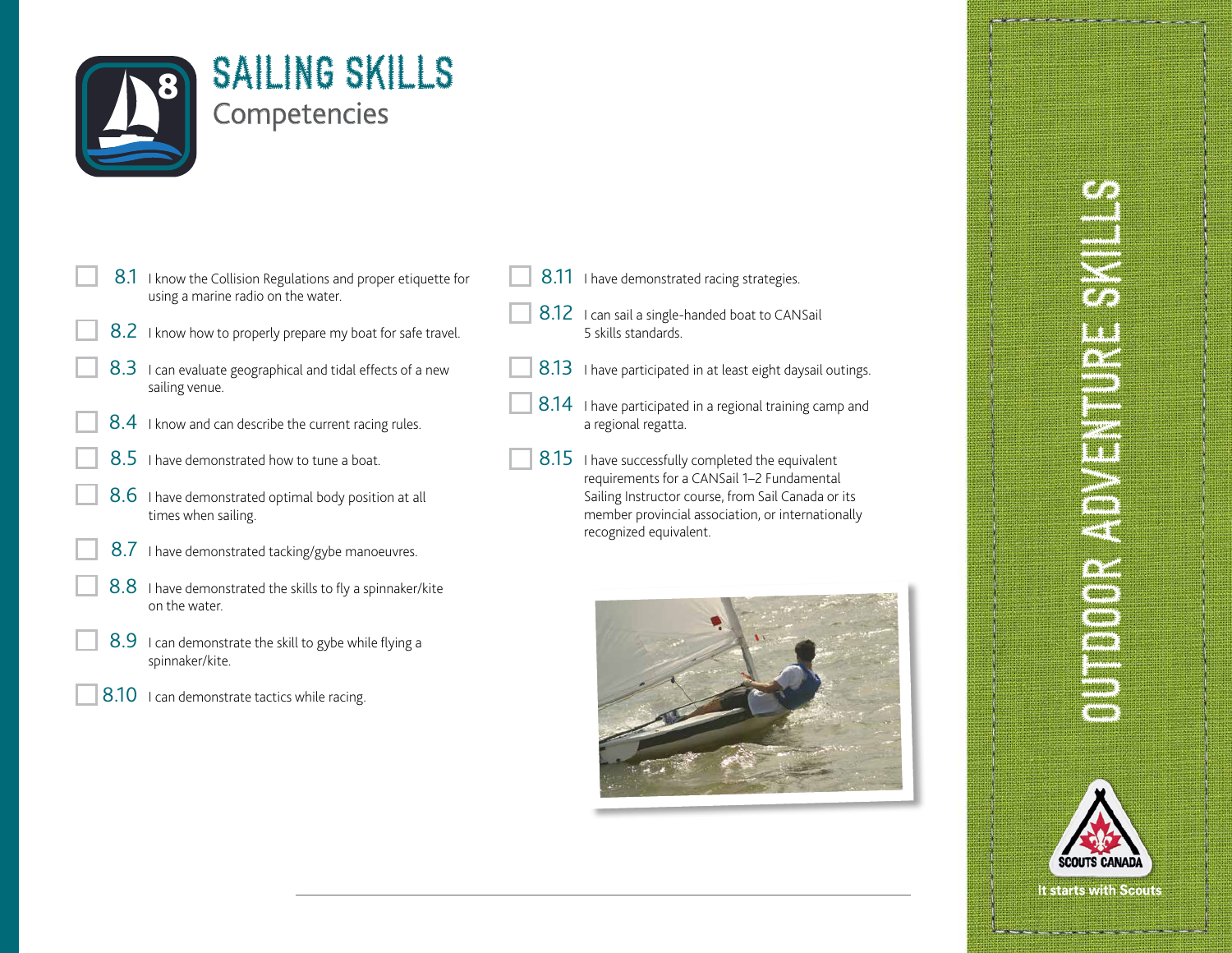

- 9.1 I have prepared the vehicle and/or trailer with the boat that I am responsible for prior to travelling to any events.
- 9.2 I have used precautionary driving skills while travelling safely to events carrying passengers and/or transporting sailboats.
- 9.3 I have developed strategic and tactical plans, based on wind, geography, tides and currents, prior to a race.
- 9.4 I can describe the implications of the I, P, Z and black flags used in racing with full understanding of their intent in accordance with the current CANSail / World Sailing Racing Rules.
- **9.5** I have the knowledge to effectively evaluate and adjust both standing and running rigging prior to a race with the intent of achieving maximum performance.
- 9.6 I have a full understanding of air flow over the sails, and can explain the implications of changing laminar flow on sail trim.
	- **9.7** I can demonstrate at least six steering skills.
	- 9.8 I have successfully demonstrated at least two tactical sailing manoeuvres.
- 9.9 I have demonstrated at least four optimal body positions while sailing on a double-handed boat.

#### sailboat while underway on the water.

- 9.11 I have successfully shown at least three manoeuvres on a boat with a trapeze.
- 9.12 I have prepared for competition.
- 9.13 I have participated in a provincial regatta where all the skills that I have learned are consolidated into performance in order to excel during the regatta.
- 9.14 I have successfully completed the equivalent requirements for an Intermediate CANSail 3–4 Sailing Instructor course from Sail Canada or its provincial association, or an internationally recognized equivalent.
- 9.15 I can sail a double-handed boat to CANSail 5 skills standards including CANsail 5 chute skill sets.



# **SERVENTERENTERENTER** OUTDOOR ADVENTURE S

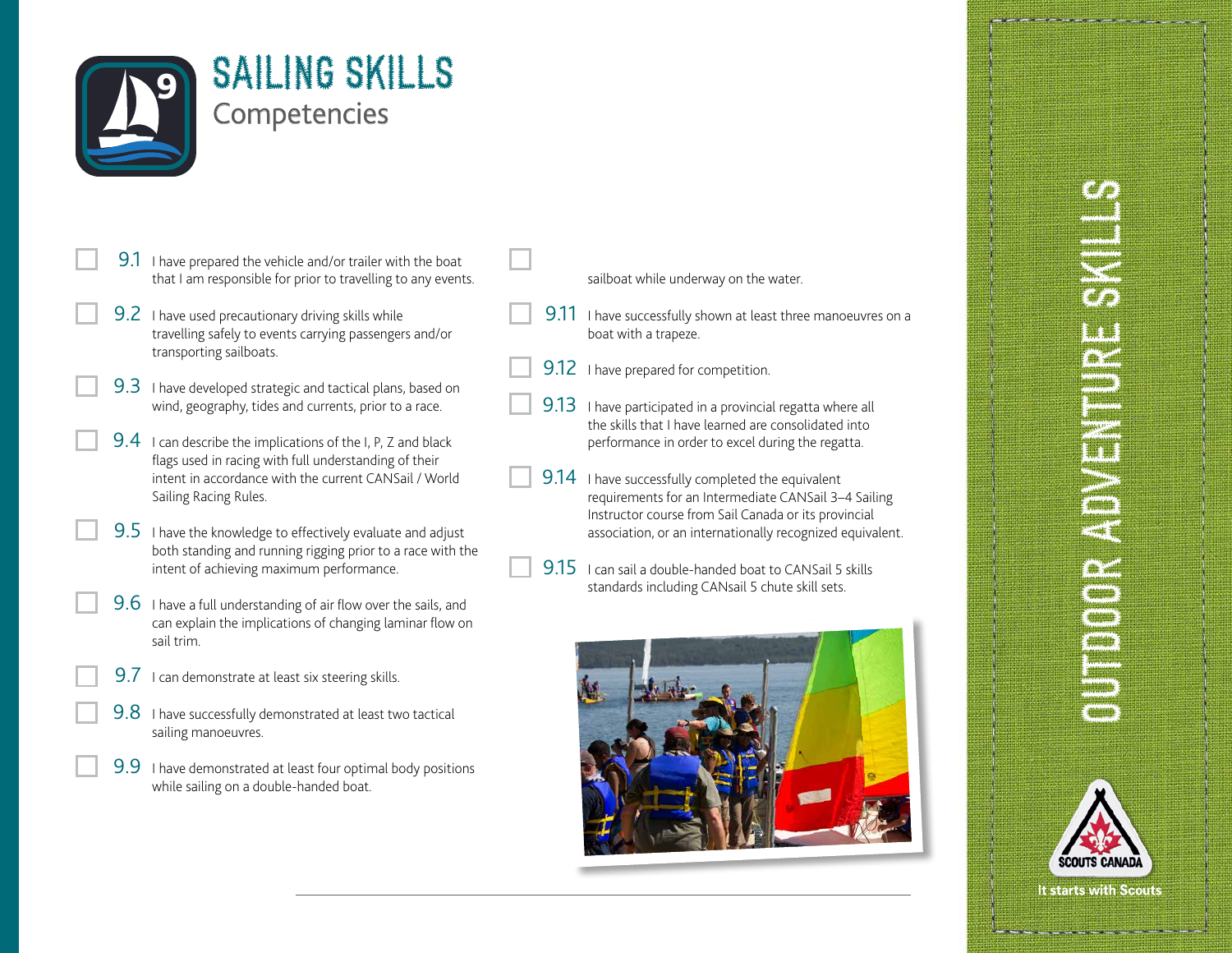

|     | I can explain the risks of cold water.                          | Scouts should simply understand that cold water means your body<br>will not function as well as it should.                                                                                                           |
|-----|-----------------------------------------------------------------|----------------------------------------------------------------------------------------------------------------------------------------------------------------------------------------------------------------------|
| 1.2 | I can explain what a Personal Flotation Device (PFD)<br>is for. | Scouts will show that they know and understand the purpose of a PFD.<br>A PFD must be worn all times when sailing, and a PFD is to be put on<br>before entering any watercraft.                                      |
| 1.3 | I can put on my PFD and know how it should fit.                 | Scouts will demonstrate that they know how to properly put on a<br>PFD, making sure all buckles and zippers are properly fastened and will<br>make sure that their PFD is snug enough not to slide over their heads. |
| 14  | I can show how to avoid sunburns.                               | Scouts can show how to avoid sunburns by using sunscreen, and<br>wearing a hat to avoid sunburn and heatstroke.                                                                                                      |
| 1.5 | I can show how to contact emergency services.                   | Scouts can show how to contact the emergency services at a<br>local emergency number, and to request assistance from the<br>nearest adult.                                                                           |
| 1.6 | I can show where the bow and stern are in<br>a sailboat.        | Scouts will be able to tell the difference between the front and back of<br>their boat and will know the proper names.                                                                                               |

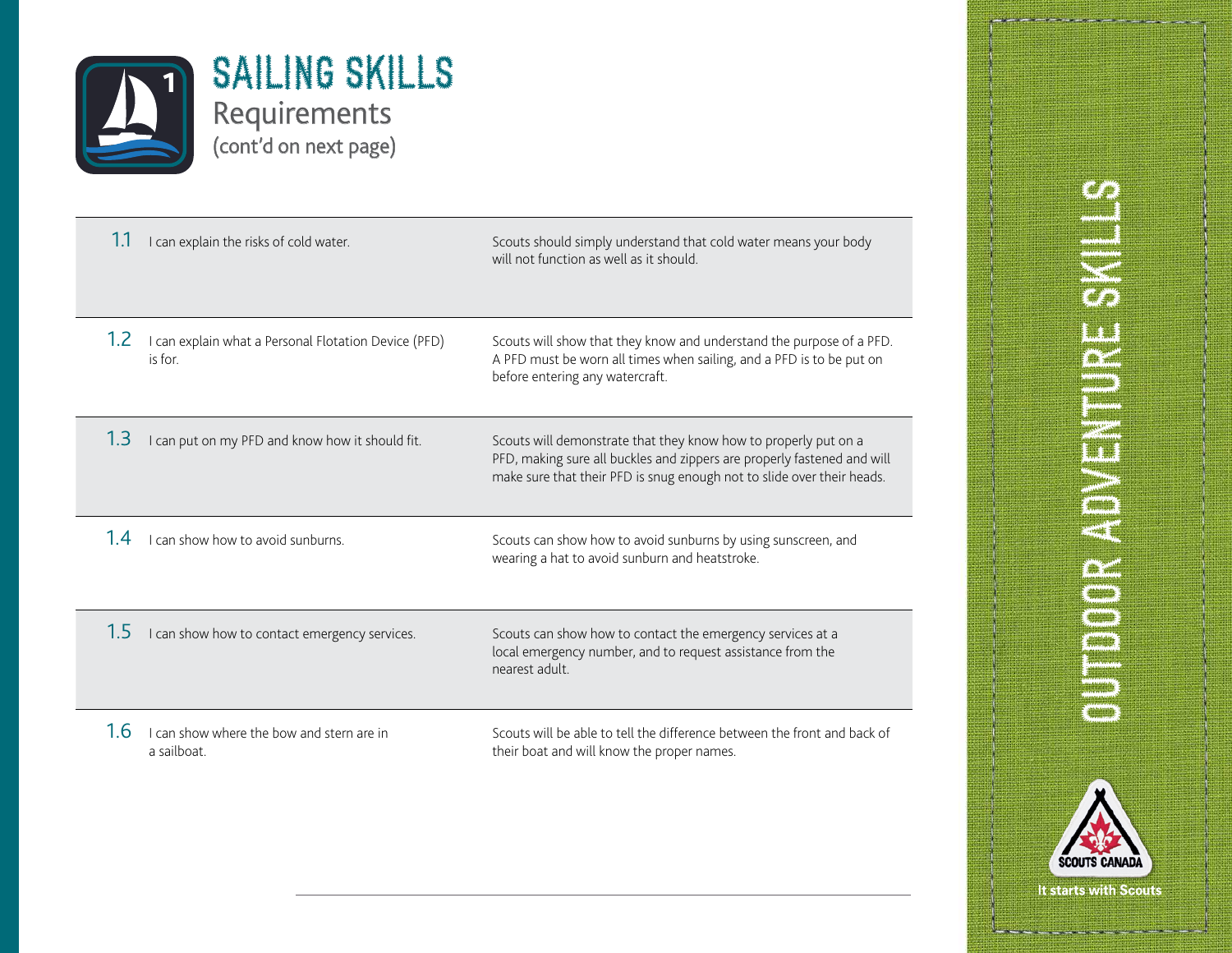



| I can jump into chest-deep water wearing my PFD. | Scouts will be able to                                             |
|--------------------------------------------------|--------------------------------------------------------------------|
|                                                  | demonstrate that they are                                          |
|                                                  | comfortable getting into and out of the water wearing their PFD's. |
|                                                  |                                                                    |

1.8 I can blow bubbles in the water for ten seconds. Scouts will demonstrate that they are comfortable putting their faces in the water for ten seconds.

1.9 I can explain and have demonstrated how to behave safely in my sailboat.

Scouts will demonstrate, while in a boat, that they must keep their weight low in the boat and are able to balance themselves by holding the gunwales. They should also demonstrate that if they are not sailing that they should sit on the floor and that there should not be any jumping, sudden movements or horseplay while in the boat.

1.10 I have taken part in a short sailing adventure of at least an hour. Scouts will have experienced a short non-powered sailing adventure. Scouts only need be in the watercraft and must wear their PFD properly.

1.11 I have participated in a fun physical fitness program designed for sailing.

Scouts should participate in a fun physical fitness program designed for sailing that improves flexibility, builds stamina, improves strength, quickens their speed, and improves their skill level, suitable to the age of the participant.

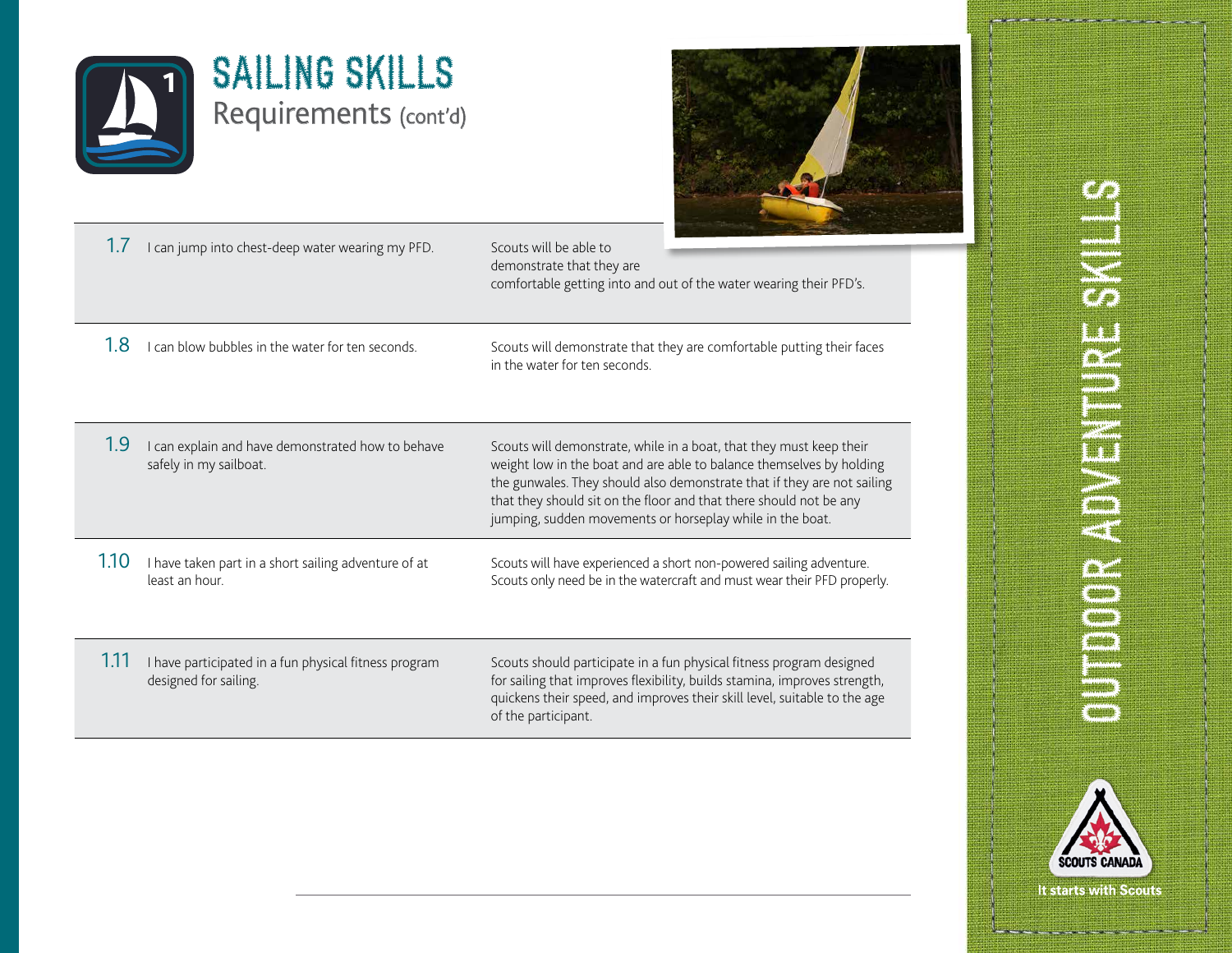

**SAILING EQUIVALENCY:** Scouts who have completed this stage have the equivalent of CANSail Wetfeet 1.

| 2.1 | I can explain the safety rules for being near water.                                | Scouts should be able to explain the safety rules for being near water<br>including wearing a PFD, having a buddy and telling an adult that they<br>are going near the water.                                                                                                                                                                                                                                                                                                       |
|-----|-------------------------------------------------------------------------------------|-------------------------------------------------------------------------------------------------------------------------------------------------------------------------------------------------------------------------------------------------------------------------------------------------------------------------------------------------------------------------------------------------------------------------------------------------------------------------------------|
| 2.2 | I am familiar with the signs and symptoms of<br>mild hypothermia.                   | Scouts should be able to describe the early signs and symptoms of<br>hypothermia, and know that the body loses heat 25 times faster than<br>in air.<br>cold or pale skin<br>constant shivering<br>$\bullet$<br>fast breathing<br>tiredness<br>(hyperventilation)<br>low energy                                                                                                                                                                                                      |
| 2.3 | I can explain how I should care for my PFD.                                         | Scouts should know that a poorly cared-for PFD is at risk of mold,<br>tears and/or deterioration. They should also know that a damaged<br>PFD will not work reliably.                                                                                                                                                                                                                                                                                                               |
| 2.4 | I can explain the difference between a PFD and<br>a life jacket.                    | Scouts should be able to explain that a PFD may not hold a person's<br>face out of the water if they are unconscious, and that a life jacket will<br>turn a person face up.                                                                                                                                                                                                                                                                                                         |
| 2.5 | I am familiar with the three common whistle signals<br>and when they would be used. | While there may be variations to exactly how whistles are used,<br>Scouts should be aware of some of the basic whistle signals.<br>One blast means ease the sheets to depower the sails and listen<br>for further instructions;<br>• Two blasts means tack/gybe and sail towards the leaders' safety<br>boat or the designated fleet leader in another sailboat; and<br>Three blasts means EMERGENCY-go to who blew the whistle and<br>$\bullet$<br>stand by to assist if possible. |

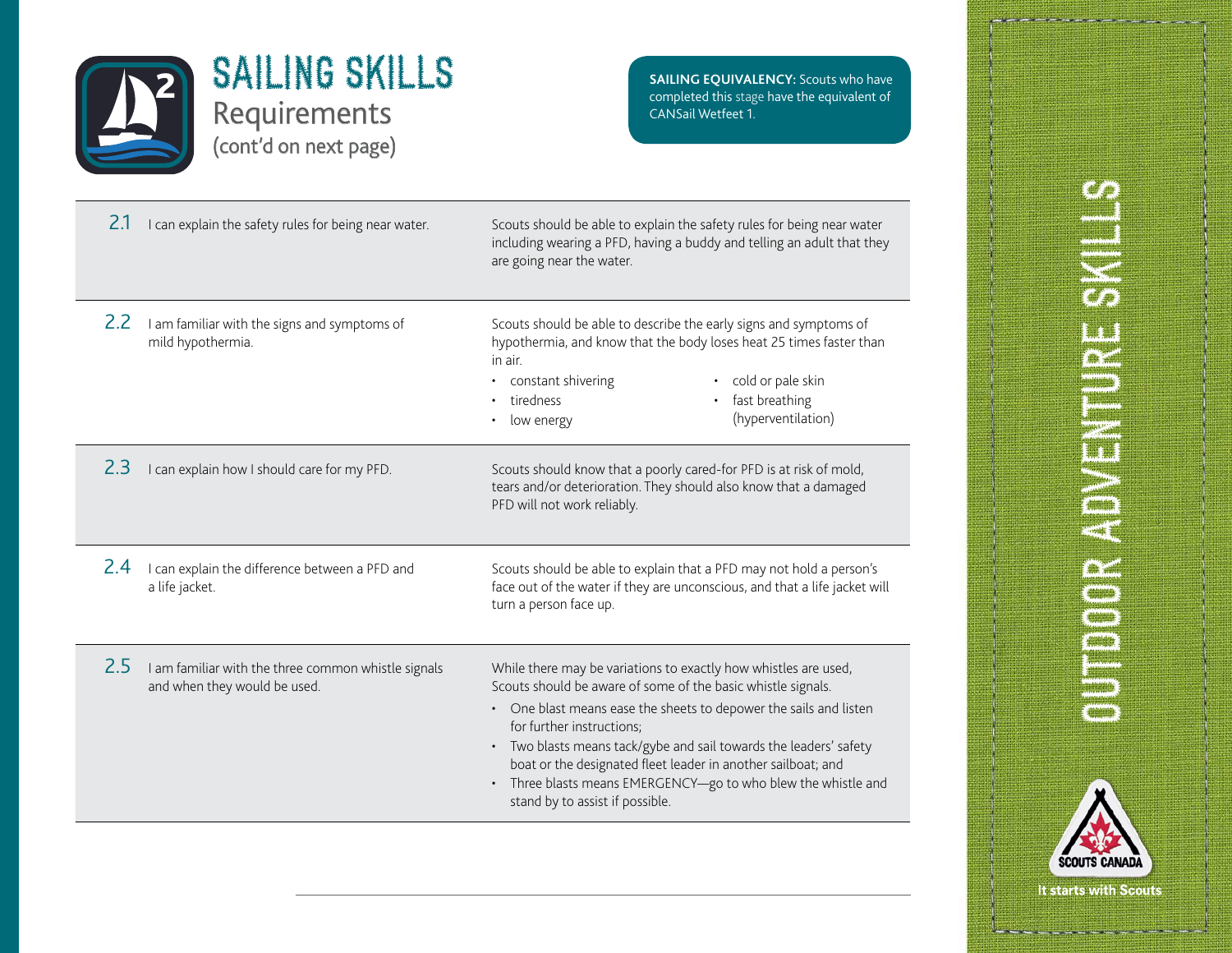

| 2.6 | can describe five appropriate actions I should take if<br>I capsize in a sailboat. | Scouts should know five actions in the event of capsizing.<br>Stay with the boat.<br>$\bullet$<br>Make noise to get attention.<br>Count to five and take a breath.<br>Hang onto the sailboat.<br>Follow the instructions of the rescuer. |                                                                                                                                                                             |
|-----|------------------------------------------------------------------------------------|------------------------------------------------------------------------------------------------------------------------------------------------------------------------------------------------------------------------------------------|-----------------------------------------------------------------------------------------------------------------------------------------------------------------------------|
| 2.1 | I can demonstrate how to tie reef knot, sheet bend<br>and figure-eight.            |                                                                                                                                                                                                                                          | Scouts should be able to tie the reef knot, sheet bend and figure-eight.                                                                                                    |
| 2.8 | can identify twelve key parts of my sailboat.                                      | hull<br>$\bullet$<br>mast<br>sprit pole<br>boom<br>rudder<br>tiller                                                                                                                                                                      | Scouts need to be able to identify the twelve key parts of a sailboat.<br>flotation air bags<br>$\bullet$<br>dagger board<br>centerboard<br>painter<br>halyard<br>mainsheet |
| 2.9 | I have used a throw bag.                                                           | a standard for how far or how accurately it goes at this stage.                                                                                                                                                                          | Scouts should demonstrate an ability to use a throw bag, but without                                                                                                        |

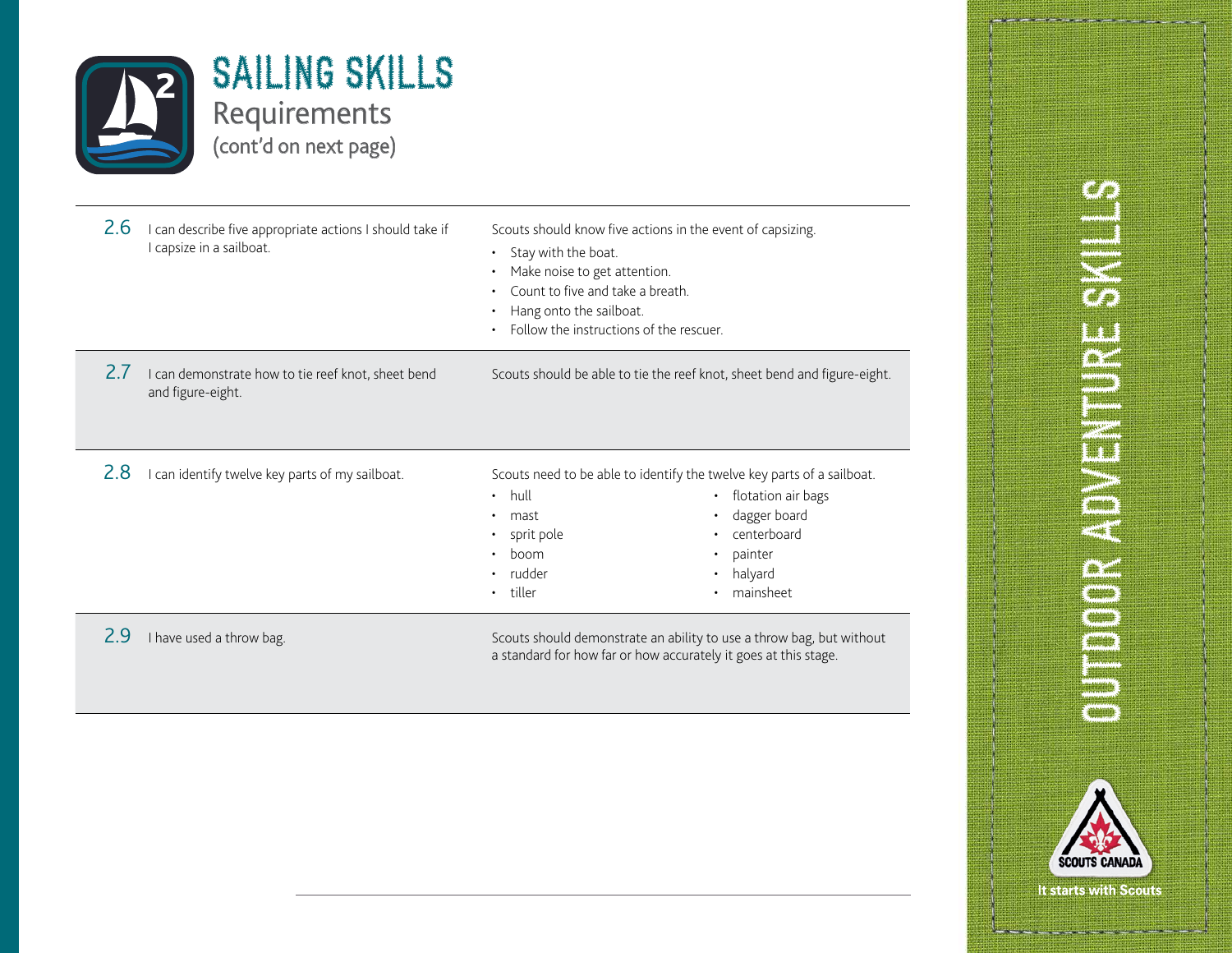

| 2.10 | I can lift a boat with help from others, rig a sailboat,<br>and practise getting into and out of my boat safely.            | Scouts will demonstrate how to rig a sailboat while ashore, then<br>demonstrate how to get into and out of their sailboat safely,<br>how to dry tack, hold the tiller and hold the mainsheet while<br>in shallow water. |
|------|-----------------------------------------------------------------------------------------------------------------------------|-------------------------------------------------------------------------------------------------------------------------------------------------------------------------------------------------------------------------|
| 2.11 | Before I launch my boat, I can show where I am<br>allowed to go sailing.                                                    | Scouts need to know, and be able to explain, where they are allowed<br>to sail as they have been instructed by the person in charge of the<br>sailing activity.                                                         |
| 2.12 | can swim 50 metres wearing my PFD.                                                                                          | Scouts should be able to demonstrate that they are comfortable in<br>the water and be able to swim a short distance wearing a PFD. Any<br>swimming stroke is acceptable.                                                |
| 2.13 | I can sail away from dock, hold the tiller, pull in<br>the mainsheet, ease the sheets, and sail straight<br>for one minute. | Scouts should be able to practise sailing a boat when on the water<br>with a buddy.                                                                                                                                     |
| 2.14 | I have taken part in an at least two daysails of four<br>hours each or four daysails of two hours each.                     | Scouts should have an opportunity to practise their sailing skills.                                                                                                                                                     |



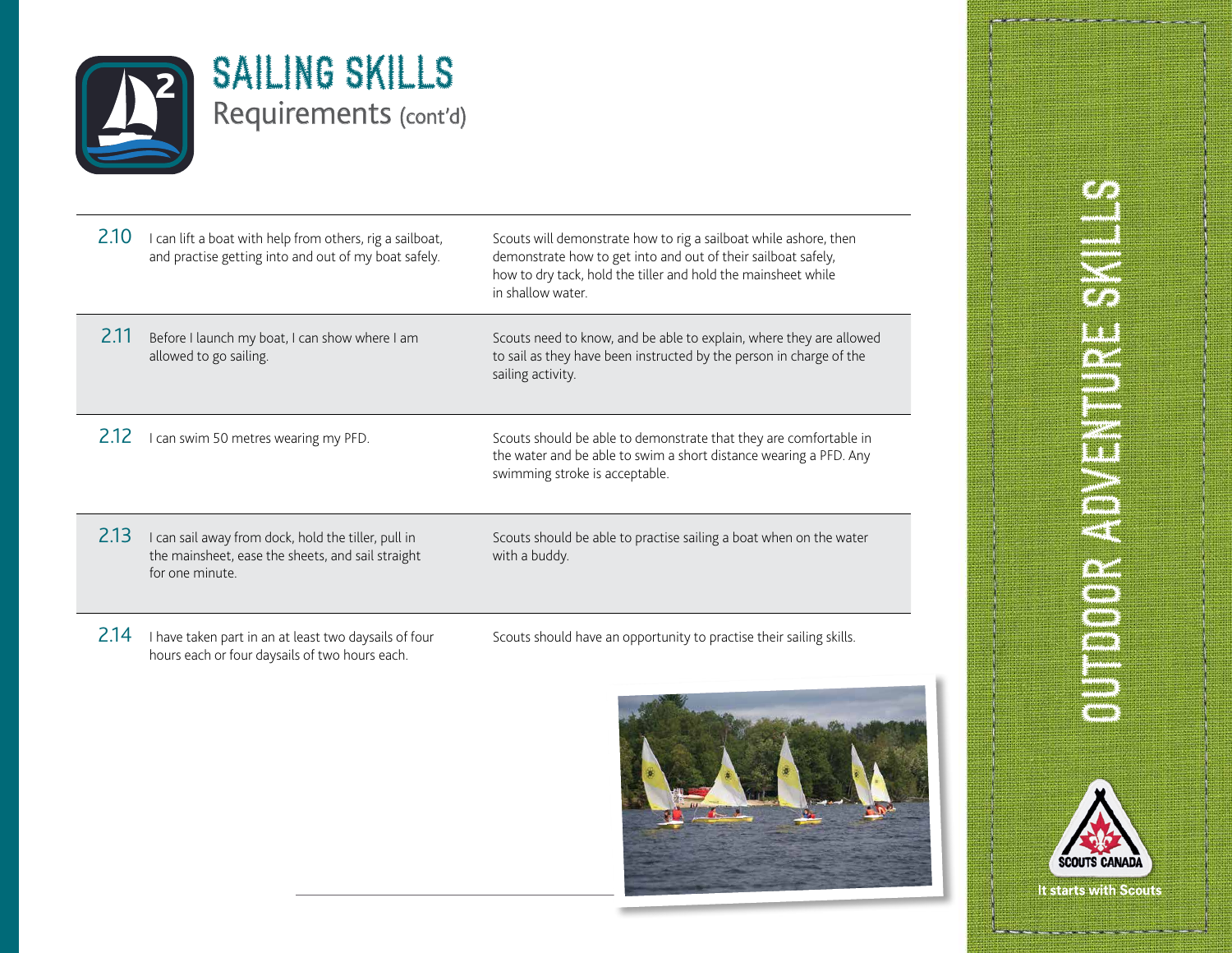

**SAILING EQUIVALENCY:** Scouts who have completed this stage have the equivalent of CANSail Wet Feet 2.

| 3.1 | I can get help if I see somebody in difficulty on<br>the water.                                        | If Scouts see someone in difficulty on the water, they should know to<br>call for help by whistling and yelling.                                                                                                                                                                                                                                                                               |
|-----|--------------------------------------------------------------------------------------------------------|------------------------------------------------------------------------------------------------------------------------------------------------------------------------------------------------------------------------------------------------------------------------------------------------------------------------------------------------------------------------------------------------|
| 3.2 | I can explain why I should not drink the water from<br>the lake, river or ocean on which I am sailing. | Scouts need to understand that untreated lake, river or ocean water<br>may not be safe to drink due to bacteria, germs, parasites or chemicals<br>that may be present in the water.                                                                                                                                                                                                            |
| 3.3 | I am familiar with common hand signals and know<br>when they are to be used.                           | Scouts should be aware of the Sail Canada basic hand signals.<br>one hand in air-stop, look at the leader and listen awaiting<br>further instructions;<br>two hands overhead with hands on head-come to the safety boat;<br>thumbs up on one or two hands held high-I am OK signal; and<br>$\bullet$<br>two arms waving in a vertical arc overhead-EMERGENCY-I need help.                      |
| 3.4 | I can identify the equipment Transport Canada<br>requires me to have in my sailboat.                   | Scouts should be able to identify the five essential pieces of safety<br>equipment and have a rudimentary idea of how to use them.<br>One life jacket or PFD for each person on board<br>One signalling device (whistle)<br>One paddle<br>One bailer<br>One buoyant heaving line of at least 15 m in length<br>See Transport Canada-Sail boating guide for details on all classes<br>of boats. |
| 3.5 | I can explain what impact I have on the environment<br>while sailing.                                  | Scouts should know that sailing can have an impact on the<br>environment and are respectful of the places in which they sail.                                                                                                                                                                                                                                                                  |
|     |                                                                                                        |                                                                                                                                                                                                                                                                                                                                                                                                |

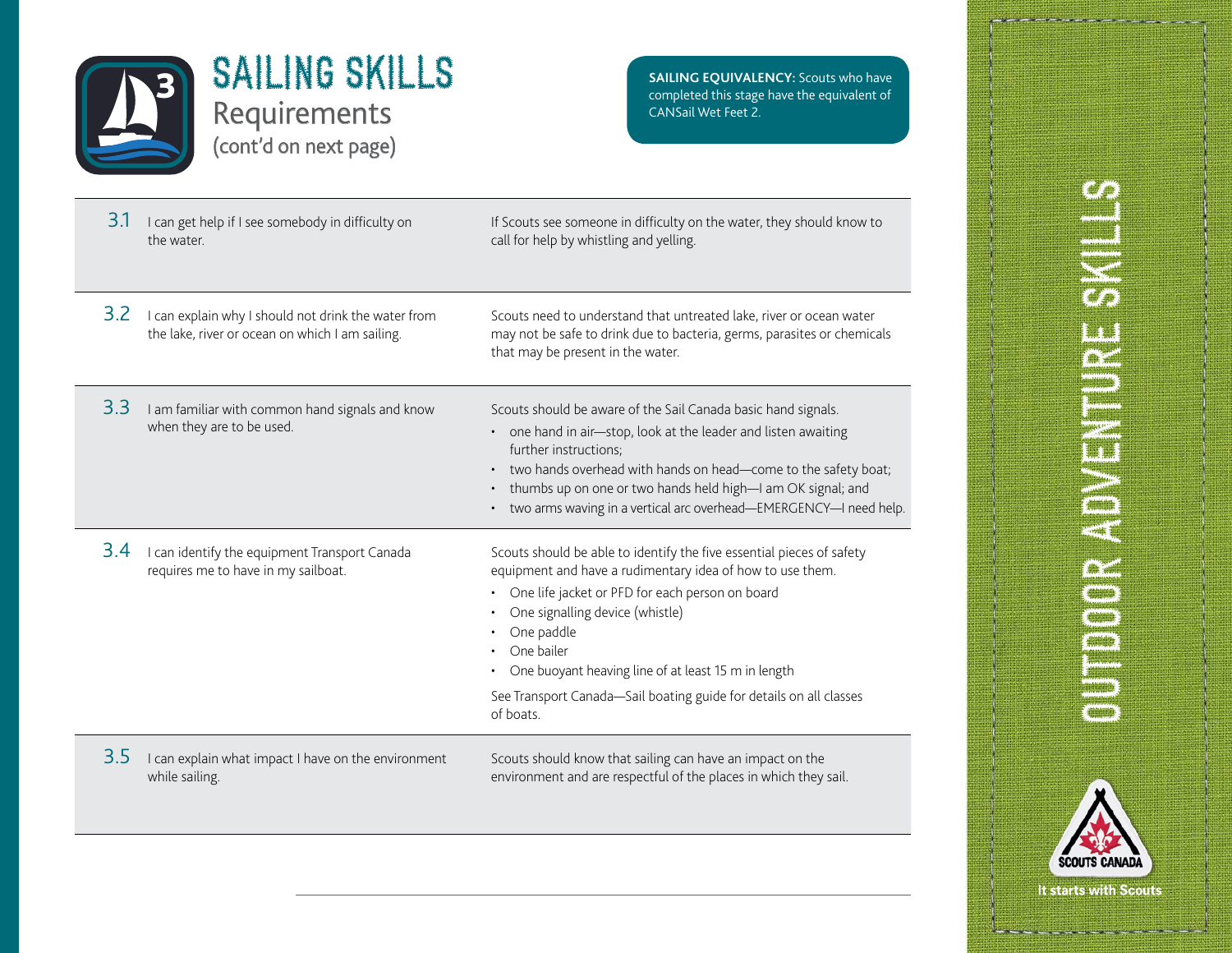

| 3.6  | I can identify six types of sailcraft.                                                                           | Scouts should be able to identify or draw the rigging of six types<br>of sailcraft.<br>sail board<br>• cat-rigged<br>gaff-rigged dinghy<br>keelboat<br>sloop-rigged dinghy<br>catamaran |
|------|------------------------------------------------------------------------------------------------------------------|-----------------------------------------------------------------------------------------------------------------------------------------------------------------------------------------|
| 3.7  | I can identify the signs of dangerous weather and<br>water conditions.                                           | Scouts need to know and explain how different weather conditions<br>(wind, rain, sun, and cold) can impact a daysail.                                                                   |
| 3.8  | I can tie the reef knot, sheet bend, figure-eight<br>and bowline used by Scouts when sailing or<br>when camping. | Scouts should be able to tie four knots within thirty seconds each.<br>reef knot<br>figure-eight<br>$\bullet$<br>sheet bend<br>bowline                                                  |
| 3.9  | I can rig my boat and then practise getting into and<br>out of my boat safely.                                   | Scouts will demonstrate that they can rig a sailboat, and get into and<br>out of their sailboat safely on the water from the shore or dock.                                             |
| 3.10 | I can tack, gybe, sit on gunwale, hike, slow down,<br>speed up, bail the boat and balance the boat.              | Scouts should be able to practise sailing a boat when on the water by<br>themselves or with a buddy.                                                                                    |

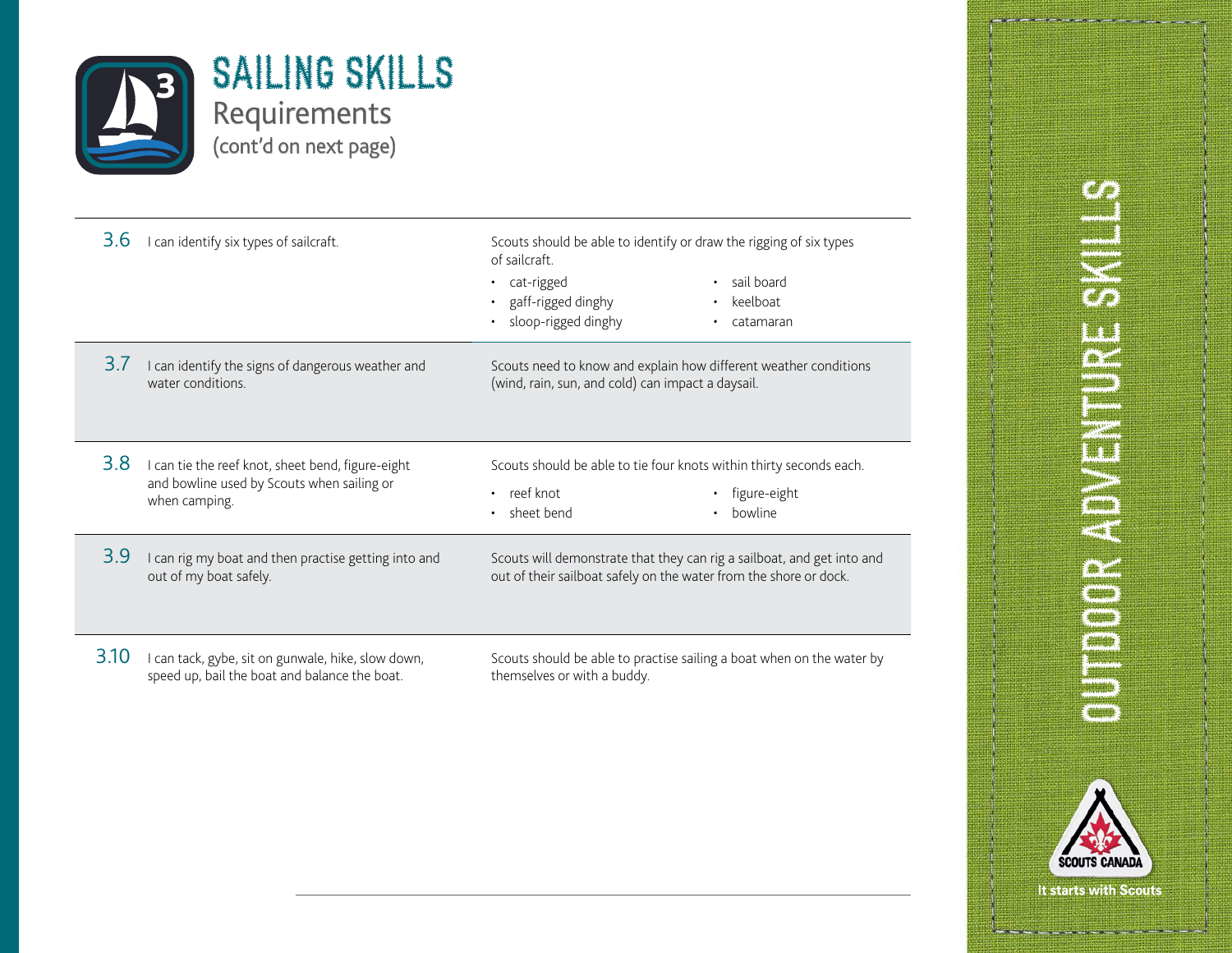

| $3.11$ I can de-rig a sailboat, dry the sails and store all the |
|-----------------------------------------------------------------|
| parts properly.                                                 |

Scouts, by themselves, are able to put all the parts of a boat in proper storage when they are finished with each sailing experience.

- 3.12 I have taken part in an at least three daysails of four hours each, or six daysails of two hours each.
- Scouts should have an opportunity to practise their sailing skills.

3.13 I know how and where to get the latest weather forecast for the area where I will be sailing.

Scouts need to demonstrate the ability to get accurate weather forecasts from the internet, radio, marine radio or television, and be able to discuss what the forecast might mean for their daysail.

3.14 While fully clothed and with a properly fitted PFD, I can tread water for five minutes, then swim 100 metres using any stroke.

To prepare Scouts for a simulated common accident around water, Scouts must demonstrate that they have the skills to self-rescue within 100 metres of shore, while fully clothed and wearing a properly fitted PFD, by treading water for 5 minutes, then swim a distance of 100 metres to shore. Any swimming stroke is acceptable.



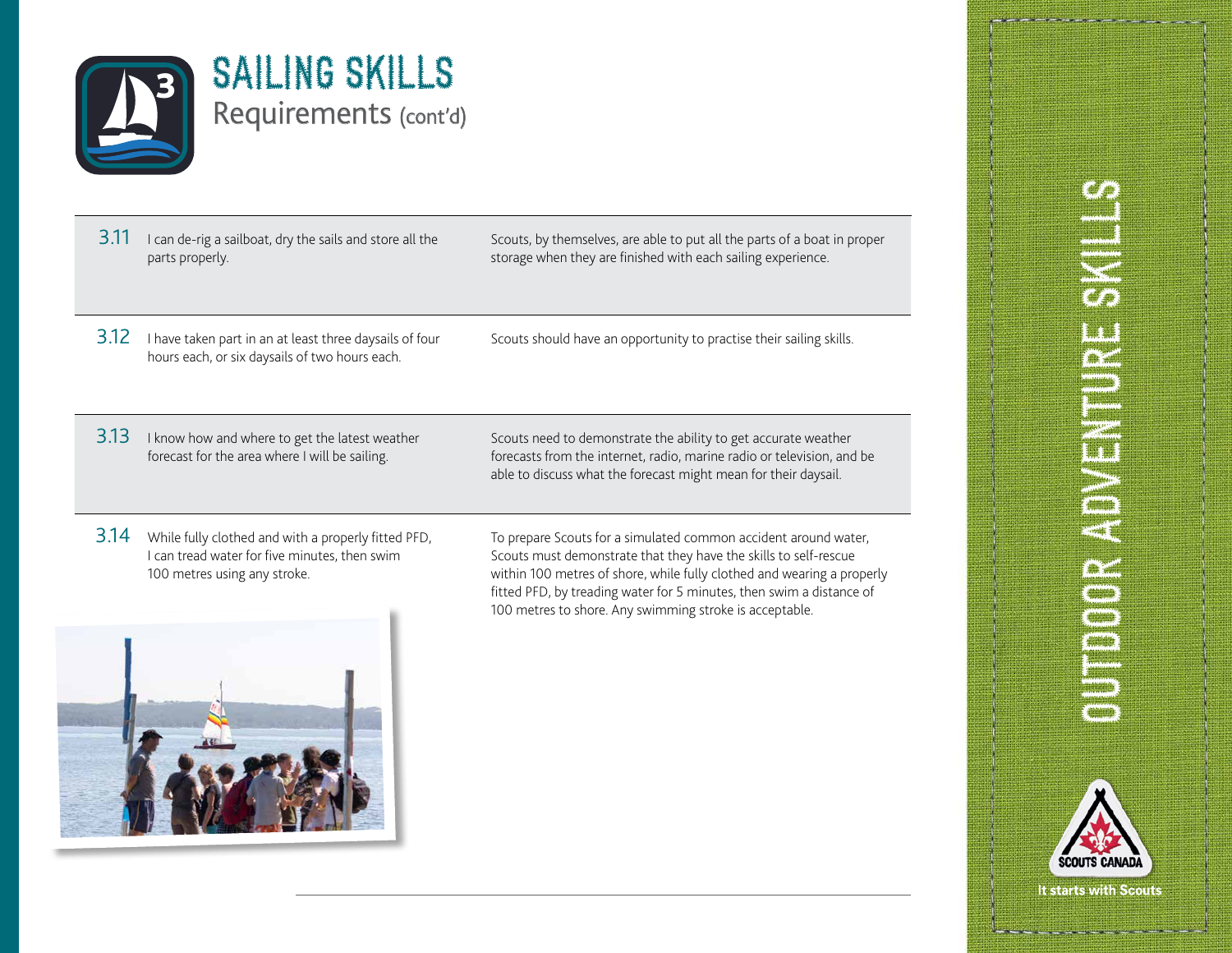

this stage have the equivalent of CANSail 1, plus 15 hours on the water during 3–4 daysail excursions.

| 4.1 | I know how to find an appropriate PFD that is the<br>right size and fit for me. | Scouts should be able to describe what is required to find and put on a<br>properly-sized PFD.                                                                                                     |
|-----|---------------------------------------------------------------------------------|----------------------------------------------------------------------------------------------------------------------------------------------------------------------------------------------------|
| 4.2 | I am aware that everyone must wear properly fitted<br>PFD's while in a boat.    | To ensure the safety of Scouts on the water, Scouts Canada watercraft<br>regulations require that all persons in a boat must wear a properly<br>fitted PFD.                                        |
| 4.3 | I am familiar with the signs and symptoms of<br>severe hypothermia.             | Scouts need to be fully able to identify and treat severe hypothermia,<br>and understand the importance of avoiding hypothermia.                                                                   |
| 4.4 | I can describe and demonstrate safety in and on<br>the water.                   | Scouts need to be aware of local hazards in and around boats, on the<br>water, in known local conditions and in unknown conditions when<br>near water.                                             |
| 4.5 | I know how to properly secure a towline to<br>my sailboat.                      | Scouts should be able to describe where to secure a towline and how<br>to prepare a sailboat for towing.                                                                                           |
| 4.6 | I know the hazards for sailing in different<br>weather conditions.              | Scouts need to know and explain how different weather conditions<br>(wind, rain, sun and cold) can impact a daysail and have an<br>understanding of the hazards associated with different weather. |

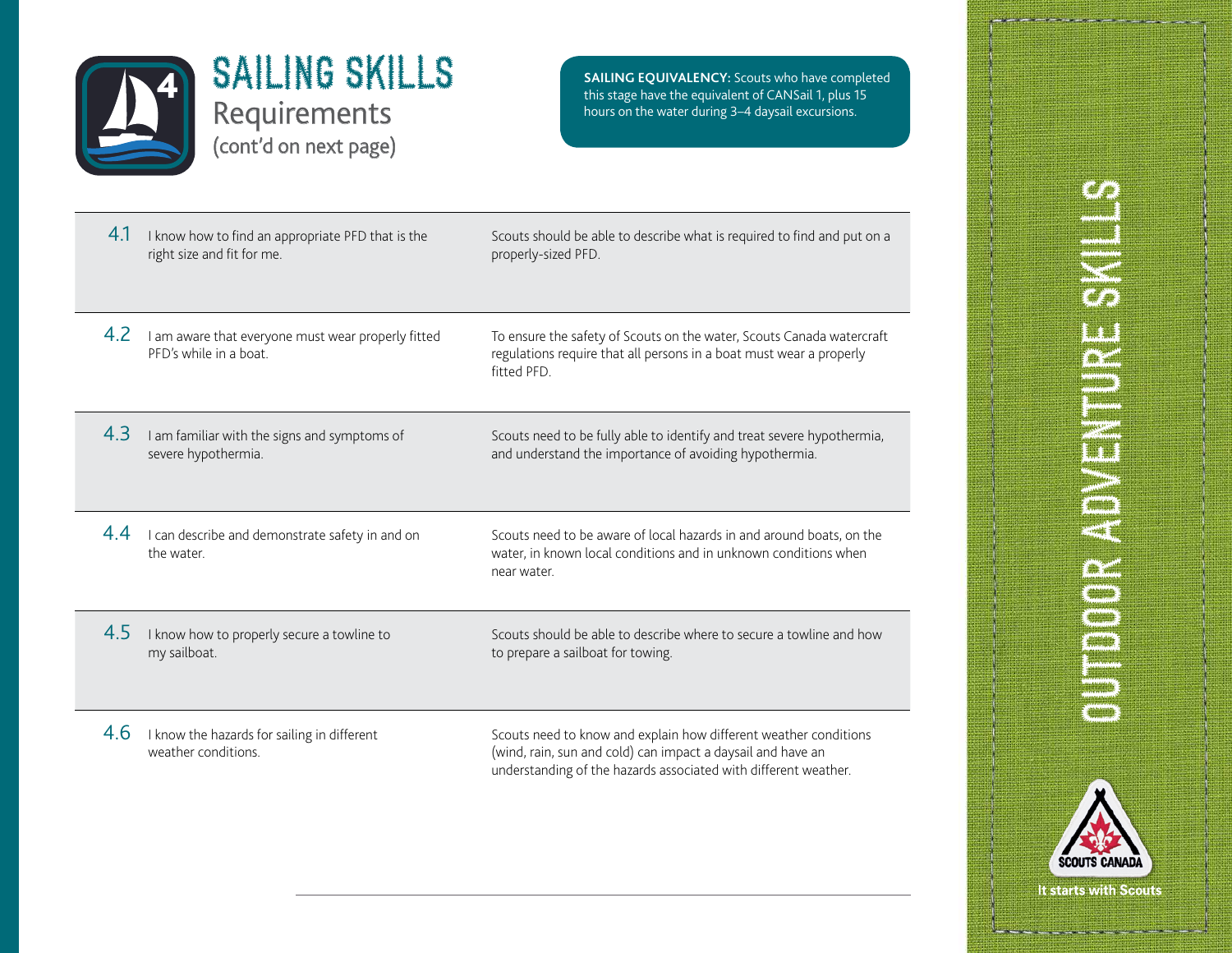

| 4.7  | I understand balance in the sailboat and know how to<br>sail the boat flat               | Scouts should be able to describe how to move body position to<br>balance the sailboat and to keep the sailboat flat.                                                                                                                                                 |
|------|------------------------------------------------------------------------------------------|-----------------------------------------------------------------------------------------------------------------------------------------------------------------------------------------------------------------------------------------------------------------------|
| 4.8  | I understand how to trim my sail to get the best<br>performance from the sailboat.       | Scouts should be able to describe how to properly trim the sails:<br>where the sails should be when close hauled, and the mechanics of<br>luffing the sail to depower.                                                                                                |
| 4.9  | I can tie eight knots that are useful when sailing,<br>canoeing or camping.              | Scouts must be able to tie the eight knots listed below (time limit:<br>30 seconds for each knot).<br>• reef knot<br>• round turn and<br>two half hitches<br>sheet bend<br>• clove hitch<br>figure-eight<br>rolling hitch<br>bowline<br>$\bullet$<br>fisherman's bend |
| 4.10 | Under the direction of the Skipper, I have sailed my<br>sailboat forward for 200 metres. | Under direction of the Skipper, Scouts should be able to sail their boat<br>forward in a reasonably straight line for a short distance. As much as<br>possible, Scouts should do this with another youth. Adults may be a<br>passenger and/or crew.                   |
| 4.11 | I can demonstrate how to steer a sailboat going<br>upwind or downwind.                   | Under direction of the Skipper, Scouts will be able to head up or bear<br>off the wind depending on the wind conditions and direction.                                                                                                                                |

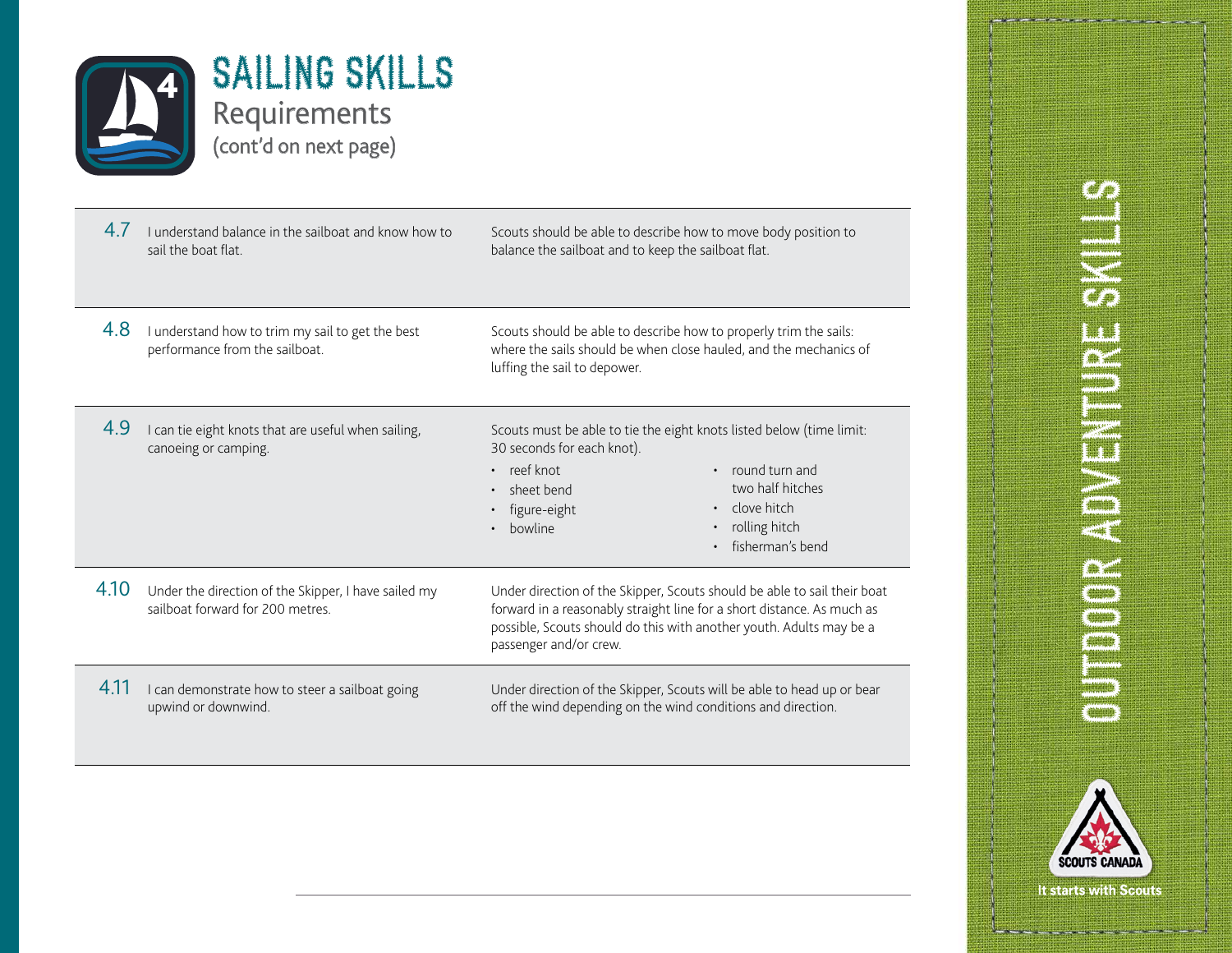

| 4.12 | I can demonstrate how to balance my sailboat and<br>can sail the boat flat.                   | Under direction of the Skipper, Scouts should be able to move body<br>position to balance the sailboat and to keep the sailboat flat.                                                                                                                                |
|------|-----------------------------------------------------------------------------------------------|----------------------------------------------------------------------------------------------------------------------------------------------------------------------------------------------------------------------------------------------------------------------|
| 4.13 | I have capsized the sailboat and recovered to an<br>upright position.                         | Scouts will have rocked a sailboat until it capsizes to gain a sense of<br>the critical "heeling point of no return". Scouts should never jump out<br>of the boat, and they must stay with the boat and help the Skipper<br>recover the boat to an upright position. |
| 4.14 | I can get back into the sailboat solo, or with help from<br>the Skipper, if my boat capsizes. | A Scout should be able to right a capsized sailboat with the help of<br>the crew/Skipper, or solo, and demonstrate re-entry over the transom<br>or gunwale.                                                                                                          |
| 4.15 | I can help my Skipper to return the sailboat to the<br>dock or to the beach safely.           | A Scout, acting as crew, should be able to assist the Skipper to dock<br>or beach the boat safely, and then lift the boat from the water to dry<br>land storage.                                                                                                     |
| 4.16 | I can de-rig a sailboat, dry the sails and store all the<br>parts properly.                   | Scouts, by themselves, should be able to put all the parts of a<br>boat into proper storage when they are finished with each<br>sailing experience.                                                                                                                  |

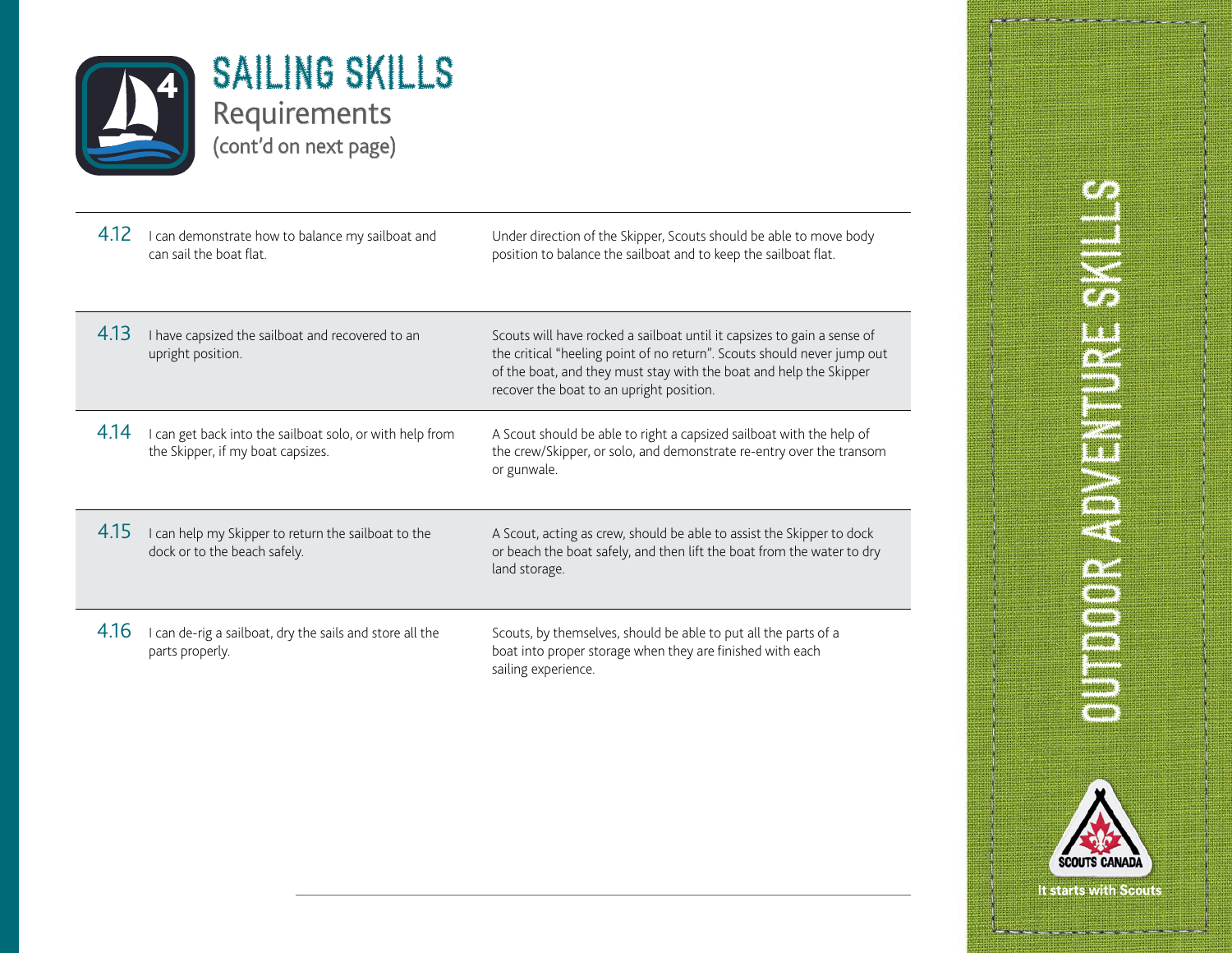

#### $4.17$  I have taken part in at least four daysails of four hours each, or eight daysails of at least two hours each, on safe, familiar waters. In addition to the daysail completed for the previous three stages, Scouts must have completed at least four four-hour daysail adventures or eight two-hour sailing adventures for a total of 16 hours. Scouts must demonstrate all of the sailing skills expected of a crew with a more experienced Stage 7 Scout/Venturer/Rover Scout in the sailboat.

4.18 I can toss a throw bag so that someone in the water can reach it.

Scouts should be able to toss throw a throw bag to within 2 metres of a person in the water.

4.19 I can swim and demonstrate the HELP and huddle positions while in the water wearing a PFD.

While in the water, Scouts should demonstrate the solo HELP position and the huddle positions with other Scouts for 7 minutes.

4.20 I have been introduced to self-help procedures and can explain how to perform the HELP position by myself and the huddle position with others.

Scouts should be able to describe when to perform the HELP and huddle positions and what the self-help positions are intended to do in the water.



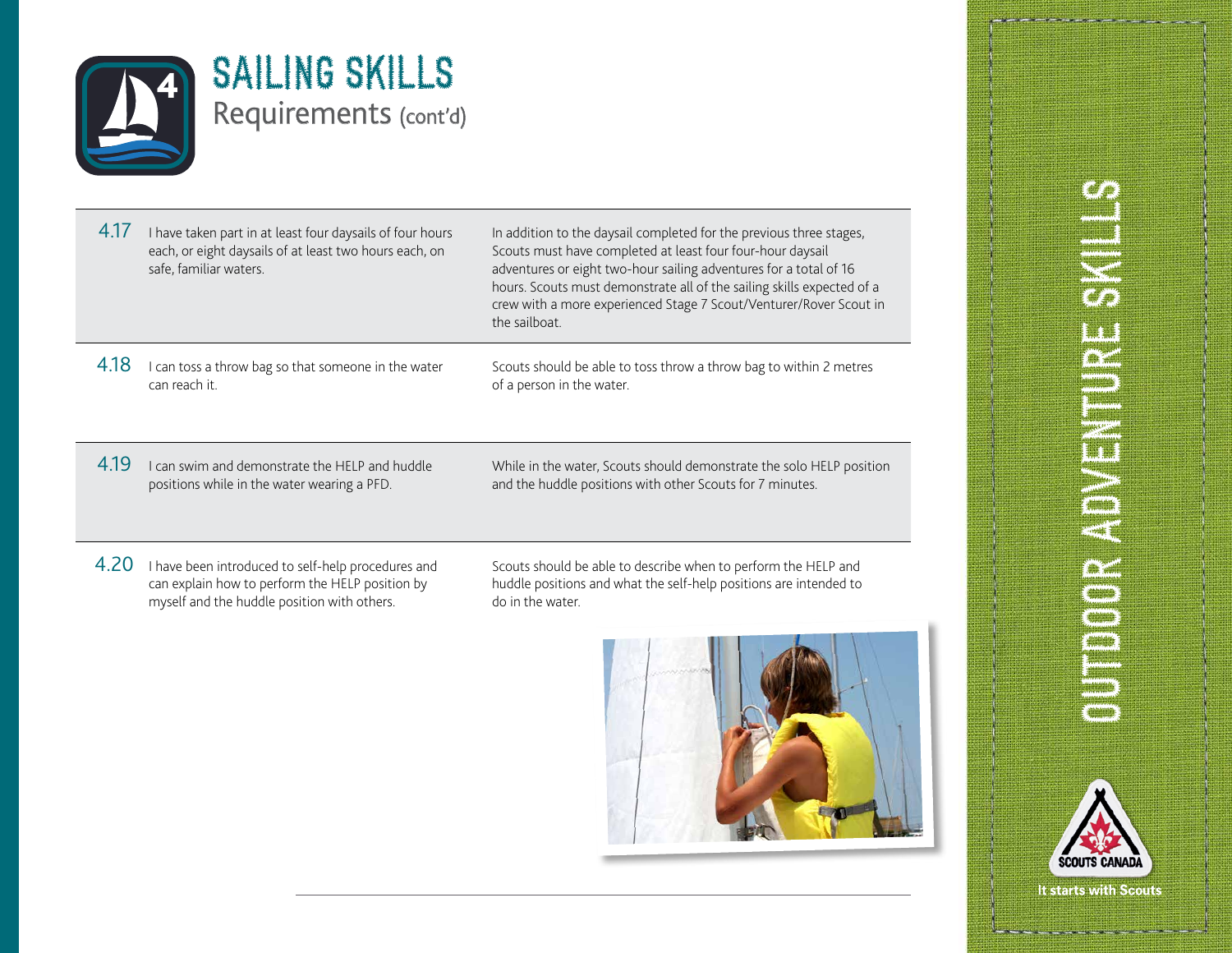

**SAILING EQUIVALENCY:** Scouts who have completed this stage have the equivalent of CANSail 2 including five daysail outings (30 hours), on the water.

| 5.1 | I know when and how to follow the Sail<br>Coach's commands.                                                                                               | Scouts must be aware of the Sail Coach's instructions at all times for<br>their personal safety and for making the Learn to Sail session a positive<br>learning experience.                                                                                                                          |
|-----|-----------------------------------------------------------------------------------------------------------------------------------------------------------|------------------------------------------------------------------------------------------------------------------------------------------------------------------------------------------------------------------------------------------------------------------------------------------------------|
| 5.2 | I can identify mild symptoms of hyperthermia.                                                                                                             | Scouts should be able to identify and treat mild symptoms<br>of hyperthermia.                                                                                                                                                                                                                        |
| 5.3 | I can identify three reaching assists that could be<br>used to help someone in the water to reach safety<br>and have demonstrated how to use one of them. | Scouts must demonstrate using reaching assists in open water using:<br>throw bags<br>reaching assists-towel, paddle, pole<br>throwing assist-PFD, life ring<br>$\bullet$<br>items that would normally be found in a sailboat                                                                         |
| 54  | I know how to create and use a float plan.                                                                                                                | Scouts should create a float plan and leave it with their parents or<br>their Scouter as the safety contact at home. The content of the float<br>plan should include:<br>where they are going<br>where the closest aid is<br>when they will return<br>how to contact them<br>who is coming with them |
| 5.5 | I can explain why my boat needs a painter.                                                                                                                | Scouts should know that a painter is the rope attached to the boat to<br>secure bow or stern to dock, mooring buoy or tow boat.                                                                                                                                                                      |

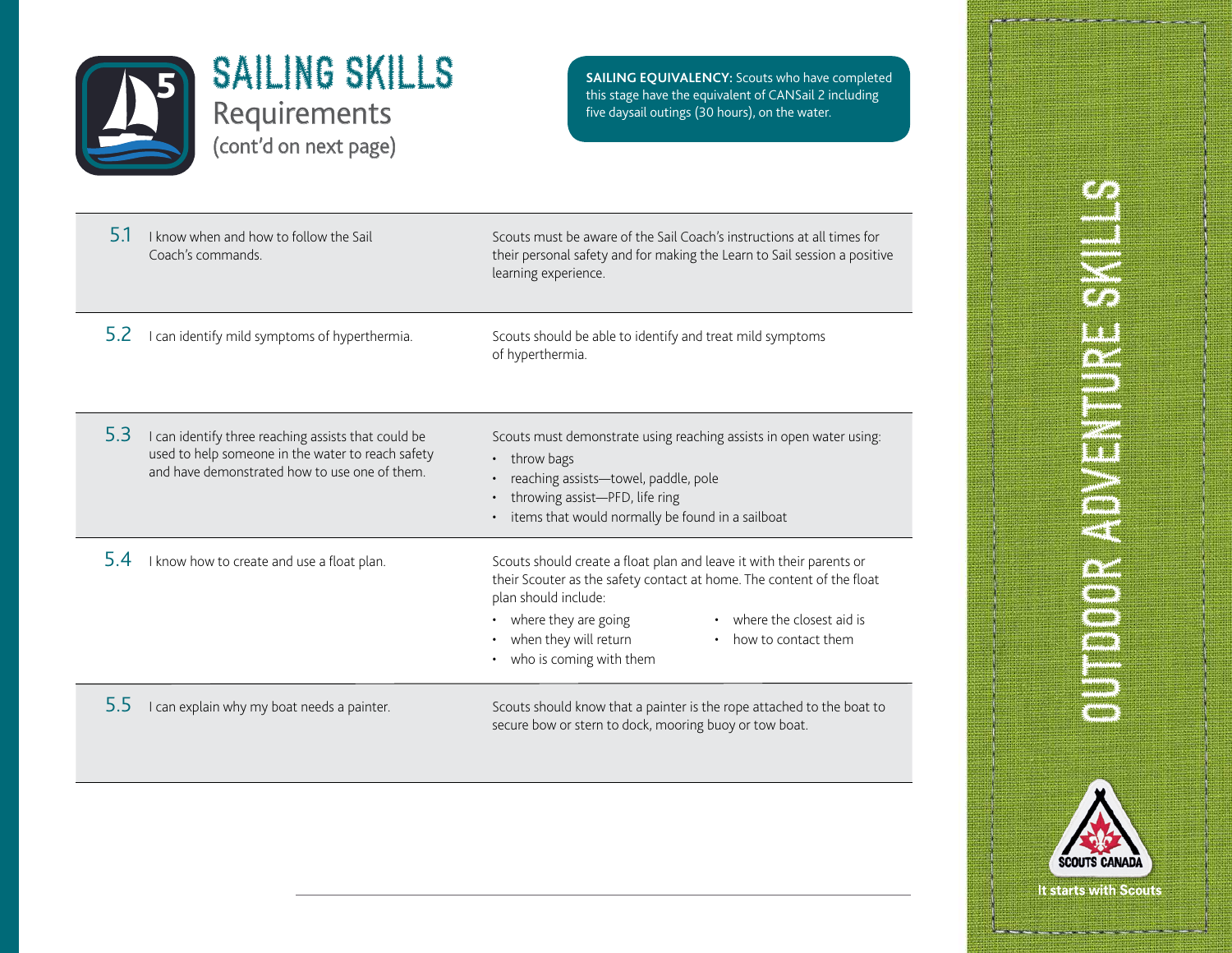

5.6 I know games youth can play to promote flexibility prior to going sailing.

Scouts should know three active games to play to limber up and do warm-up exercises before launching their boats.

 $5.7$  I can explain what clothing should be worn while sailing.

Scouts should be able to explain what clothing should be worn while sailing.

- footwear
- hat
- long vs. short-sleeved shirt
- long pants vs. shorts
- all-weather gear
- wetsuit and/or drysuit

Clothing will vary depending on the season of the sailing excursion. Clothing may vary between different Scout Councils across Canada.

5.8 As the Skipper of my sailcraft, I can identify the equipment Transport Canada requires to be on the sailboat and demonstrate its proper use.

Level 5 Scouts MUST identify the five pieces of safety equipment required by the Transport Canada and demonstrate their proper use.

- One life jacket or PFD for each person on board
- One signalling device (whistle)
- One buoyant heaving line of at least 15 metres in length
- One paddle
- One bailer

See the Transport Canada's Safe Boating Guide for details on all classes of boats.

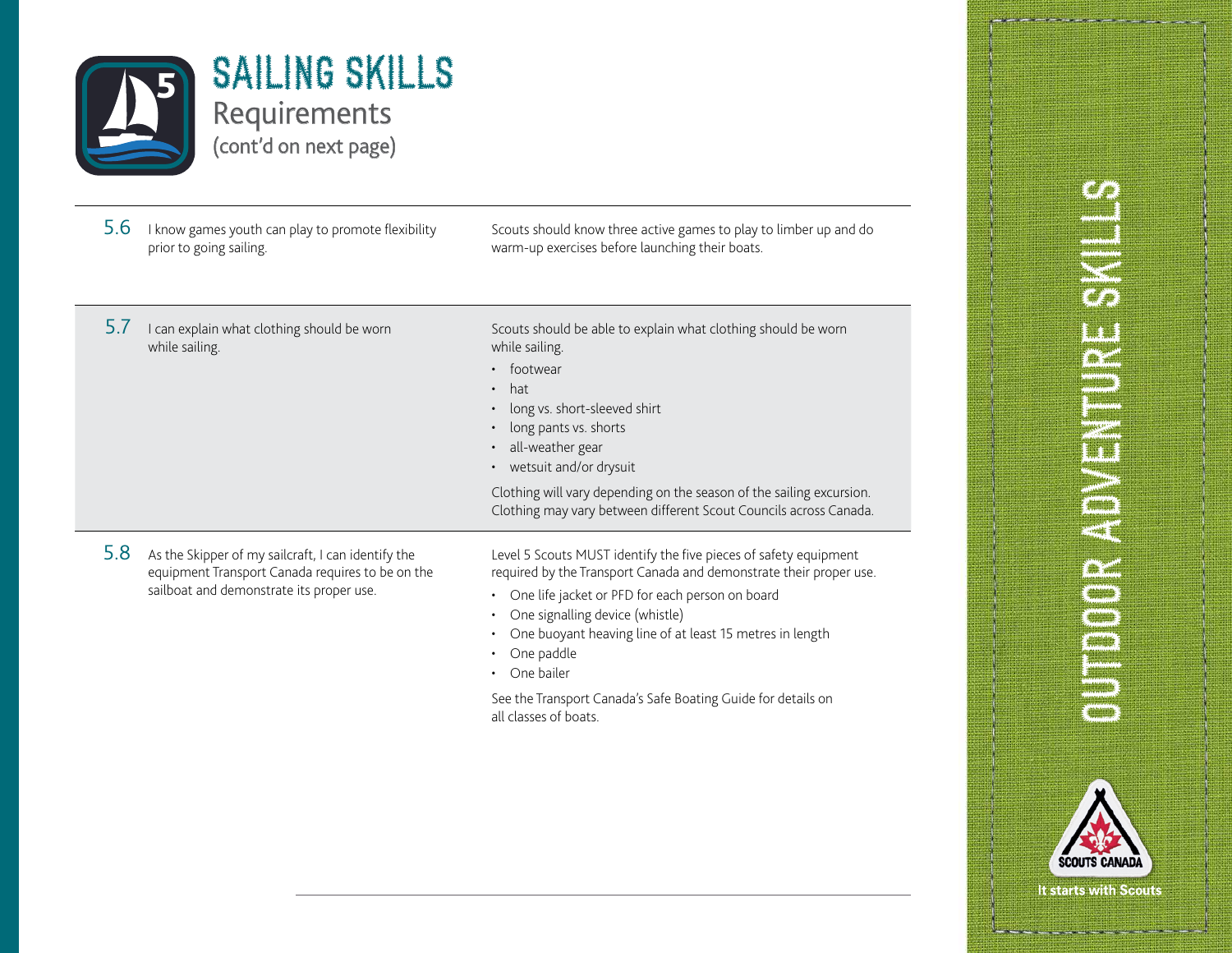

| 5.9  | I can describe the basic Transport Canada navigational<br>aids on the water. | A Stage 5 Scout must be able to identify the following:<br>lateral port and starboard buoys and day beacons<br>four cardinal buoys<br>special purpose (diving, keep out, mooring, swimming) buoys<br>mandatory lights required on sailing vessels underway<br>mandatory lights when anchored                                                                                                                                                                               |
|------|------------------------------------------------------------------------------|----------------------------------------------------------------------------------------------------------------------------------------------------------------------------------------------------------------------------------------------------------------------------------------------------------------------------------------------------------------------------------------------------------------------------------------------------------------------------|
| 5.10 | I can explain the rules established to avoid collision.                      | A Stage 5 Scout must be able to understand explain the following<br>consistent with the Collision Regulations Rule 12-17:<br>Rule 12 Sailing vessels: opposite tack, same tack, windward tack,<br>leeward tack, downwind tack, tack/gybing<br>Rule 13 Sailing vessels Overtaking Boat must keep clear<br>Rule 14 Sailing vessels Head-on situation<br>Rule 15 Vessels Crossing Situation<br>Rule 16 Action by the Give-Way vessel<br>Rule 17 Action by the Stand-on vessel |
| 5.11 | I can inspect a rigged sailboat and identify faulty<br>boat parts.           | Scouts should be able to identify the parts of a boat that would make<br>it unsafe to go sailing if in need of repair.<br>frayed whippings on lines<br>torn stitching on the sails<br>absent telltales on the shrouds<br>weakened swedges on the forestay and shrouds<br>loose turnbuckles on the shrouds<br>weakened or loose holding fittings in place<br>missing or unusable retaining pin on the pintle of the rudder<br>missing painter at the bow of the boat        |

# **SHARE HENERICAL** OUTDOOR ADVENTURE S

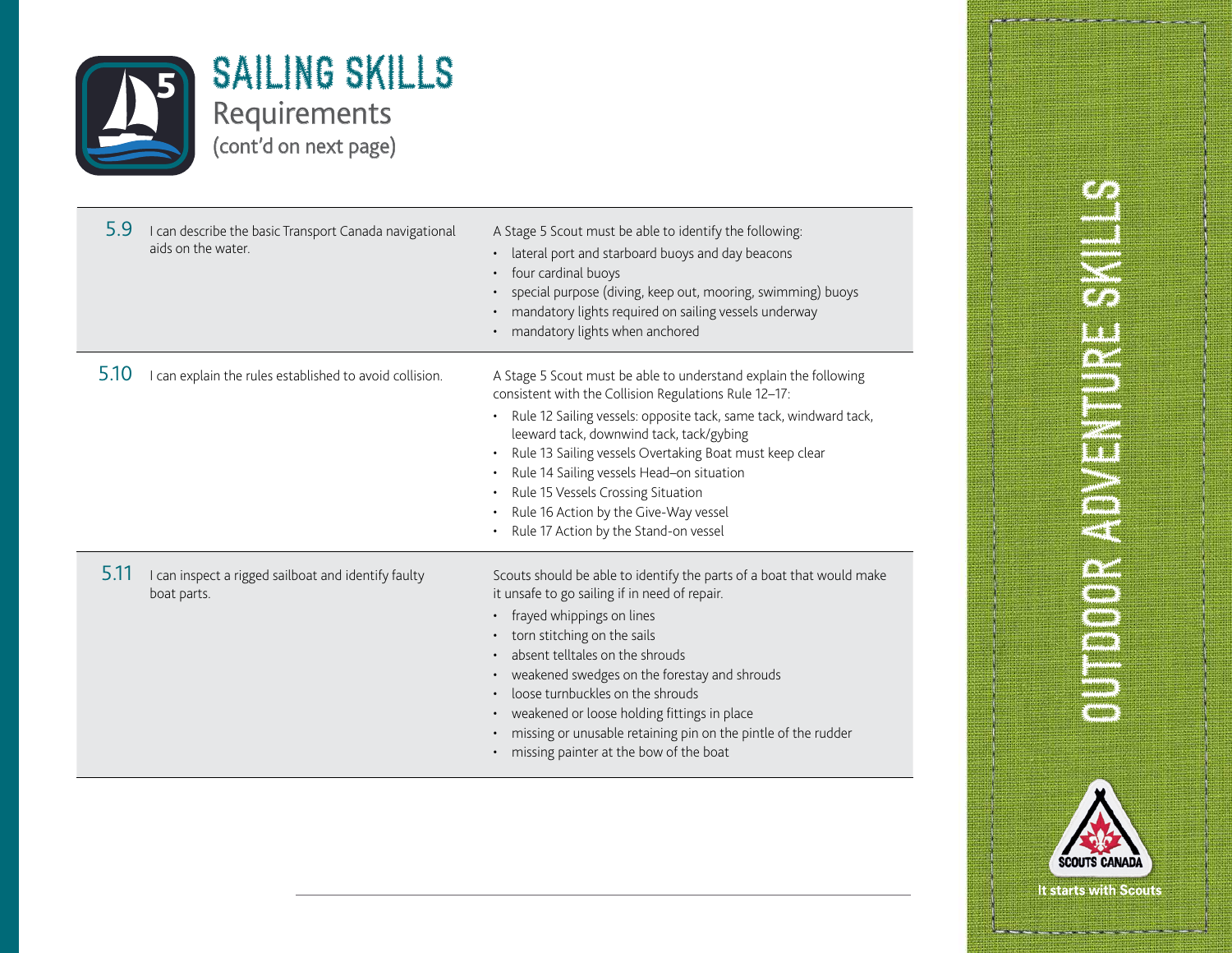

| 5.12 | I can launch a boat from the dock or from the shore.                                                                                         | Scouts should have the knowledge and demonstrate how to launch<br>from the dock or from the shore<br>• To avoid boat damage, the sailboat should be in the water before<br>the sailor gets into it.<br>One person holds the boat stable, while the other person slides<br>over the opposite gunwale and into the boat.<br>When launching from the shore, stepping into the water<br>is encouraged. |
|------|----------------------------------------------------------------------------------------------------------------------------------------------|----------------------------------------------------------------------------------------------------------------------------------------------------------------------------------------------------------------------------------------------------------------------------------------------------------------------------------------------------------------------------------------------------|
| 5.13 | I can trade places with my sailing crew while on the<br>water in winds less than 9 knots.                                                    | Scouts should be able to demonstrate exchanging places on the water<br>when sailing in light wind conditions so that two youth on board can<br>experience both helm and jib control without having to go back to the<br>shore or the dock.                                                                                                                                                         |
| 5.14 | I have demonstrated steering a sailboat heading<br>upwind, or bearing off and going downwind,<br>depending on wind conditions and direction. | Scouts should be able to manoeuvre the boat.<br>Steer a boat to go upwind and downwind.<br>$\bullet$<br>Tack and gybe the sailboat under control.                                                                                                                                                                                                                                                  |
| 5.15 | I can demonstrate a self-rescue with my sailboat.                                                                                            | A Scout in command of a sailboat must be able to right a capsized<br>sailing dinghy and re-enter the sailboat by both themselves and<br>with crew.                                                                                                                                                                                                                                                 |
| 5.16 | I have demonstrated proper Man Over Board (MOB)<br>procedures while on the water.                                                            | A Scout must be able to sail solo to tack/gybe the boat around, sail<br>back to the location of the man overboard, bring the boat into irons<br>next to the person in the water and help the MOB get back into<br>the boat.                                                                                                                                                                        |

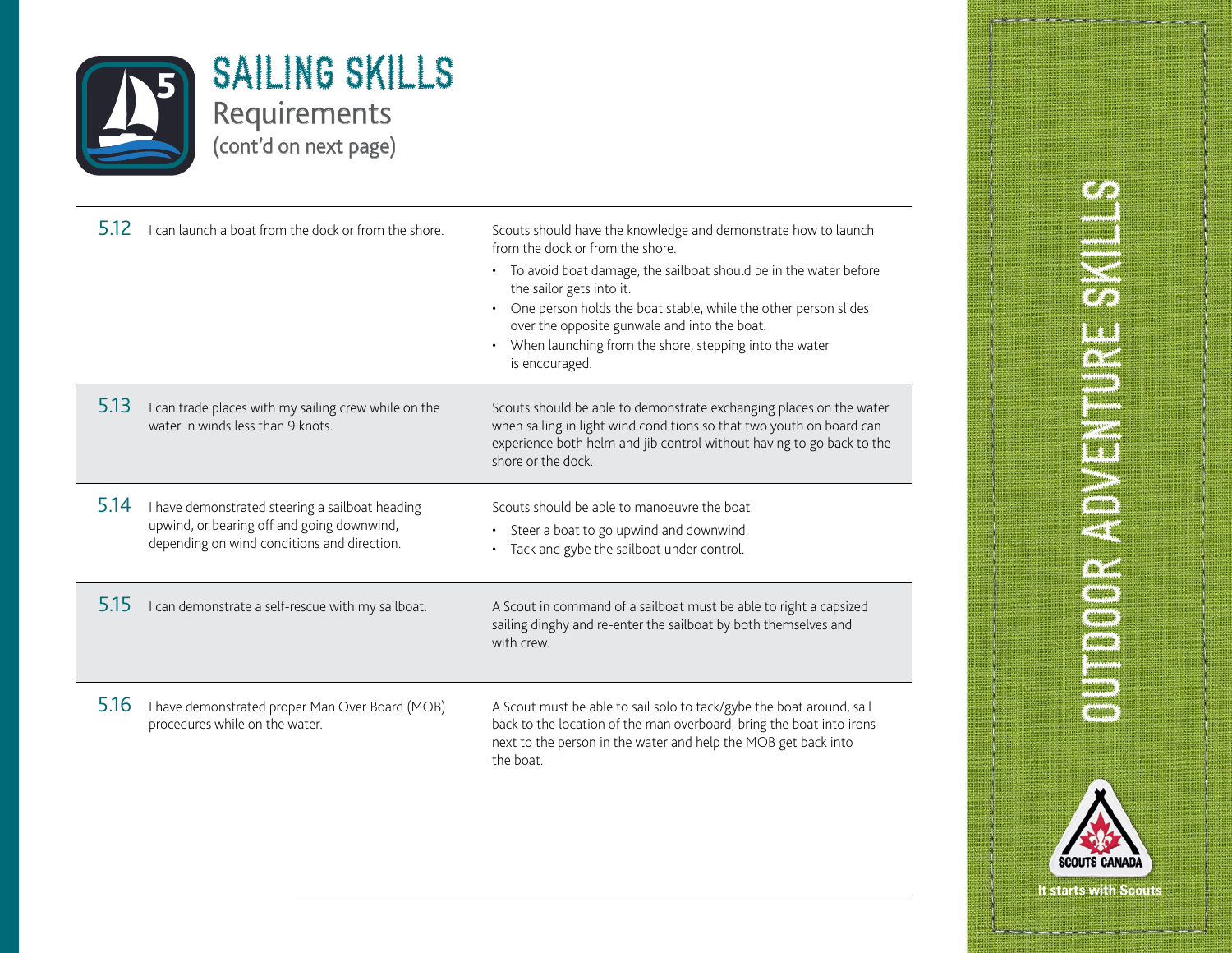

| 5.17 | I have demonstrated making a sail raft and can<br>explain its uses.                                                                                                                     | Scouts should know how to raft boats together while holding the<br>neighbouring boat, keeping hands 30 centimetres above the gunwales<br>to keep fingers clear of being pinched between the hulls:<br>• with two or more boats in the raft<br>for communication between boats or with a sail coach<br>for taking breaks on the water<br>$\bullet$ |
|------|-----------------------------------------------------------------------------------------------------------------------------------------------------------------------------------------|---------------------------------------------------------------------------------------------------------------------------------------------------------------------------------------------------------------------------------------------------------------------------------------------------------------------------------------------------|
| 5.18 | I can work as part of a team to sail in a straight line<br>going forward for at least 200 metres.                                                                                       | A Scout, in command of a sailboat, can sail with a crew as a team to<br>sail the boat properly.                                                                                                                                                                                                                                                   |
| 5.19 | I can effectively steer the sailboat while sailing flat,<br>identify wind direction while sailing, make the boat<br>turn and head up or bear off within one boat length<br>of the mark. | A Scout, in command of the sailboat, must be able to read the wind in<br>order to turn the boat upwind or downwind, and set the sails properly<br>while underway.                                                                                                                                                                                 |
| 5.20 | I have demonstrated how to trim the sail while sailing<br>at all points of sail, including adjusting the sails for<br>wind shifts, and adjusting the sails for puffs or lulls.          | Scouts, in command of the sailboat, must be able to read the wind at<br>all points of sail in order to trim the sail to gain the best performance<br>in changing wind conditions.                                                                                                                                                                 |
| 5.21 | I can manoeuvre the sailboat properly while giving<br>the proper commands to my crew.                                                                                                   | Scouts, in command of the sailboat, must be able to issue the proper<br>commands in the correct sequence to safely tack/gybe correctly, set a<br>new course and to stop the boat to the leeward of the coach boat.                                                                                                                                |

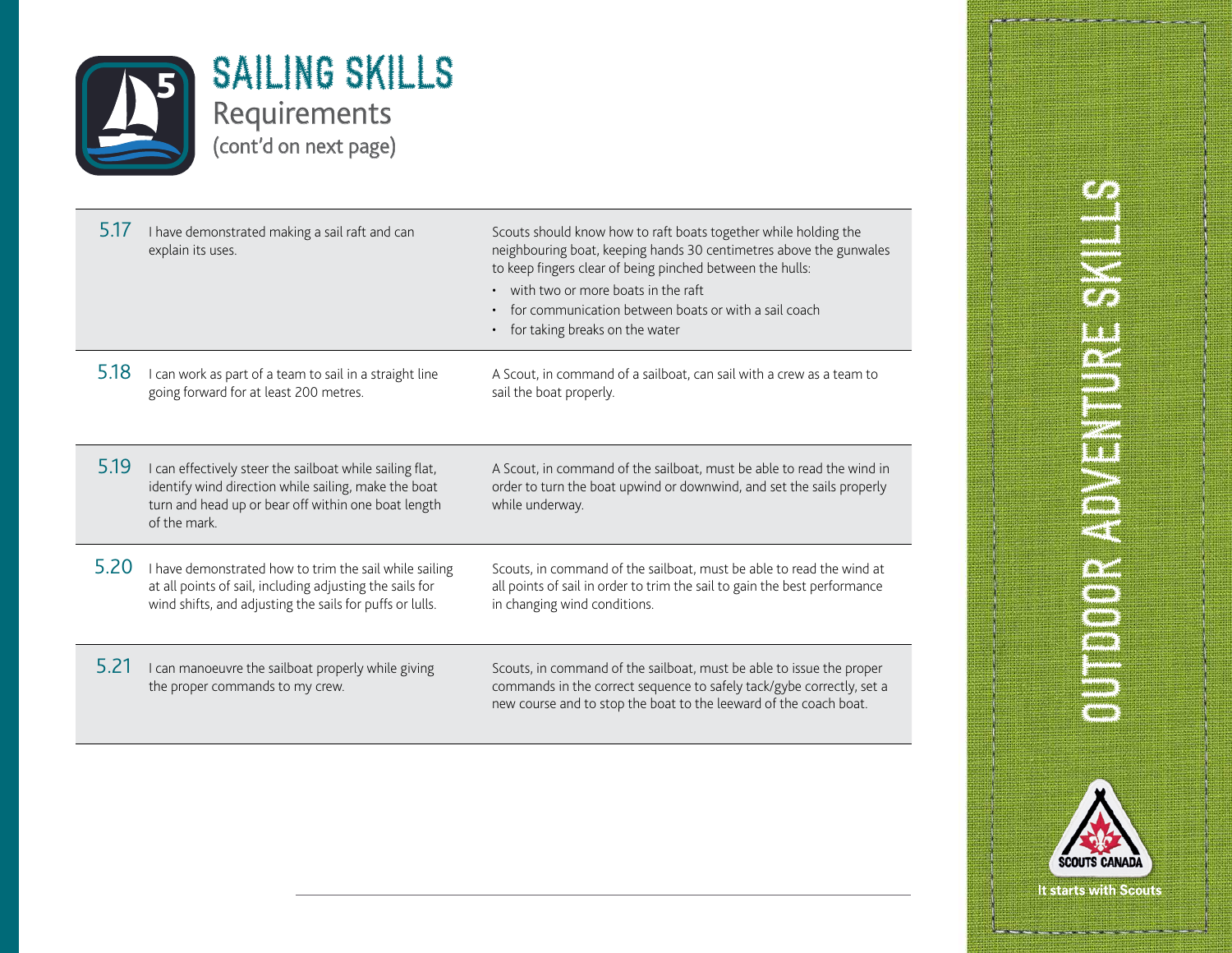

#### 5.22 I can safely dock or beach a sailboat. Scouts, in command of the boat, should be able to:



5.23 I can lift the boat from the water to dry storage, de-rig the boat, and store the sails and foils correctly in the boat storage.

- judge the boat's speed during its approach before turning head to wind towards the dock and stop the boat within one arm's length of the dock, allowing the crew to reach out and shinny onto the dock
- turn the boat head to wind parallel to the shore in waist deep water, slowing the boat to a stop before both Skipper and crew slide over the opposite gunwales and into the water
- stop the boat before hitting the dock or hitting the sand and rocks preventing hull damage

Scouts should be able to safely remove the sailboat from the water for proper storage.

5.24 I have participated in one daysail of at least six hours' duration which includes sailing to and landing at a beach, making and eating a meal, and returning safely.

Scouts and crew should tie their daypacks under the forward deck, then sail the boat to the lunch spot.

5.25 I have taken part in at least five daysails of six hours each, or ten daysails of three hours each, on safe, familiar waters.

In addition to the daysails completed for the previous four stages, Scouts must demonstrate all of the sailing skills expected of a Skipper to ensure the safety of the boat and crew, while sailing in familiar water and winds up to 12 knots.

5.26 I have helped a Stage 2 or Stage 3 sailor explain the basic safety rules for being near water.

Scouts should be familiar with and capable of sharing their sailing knowledge.

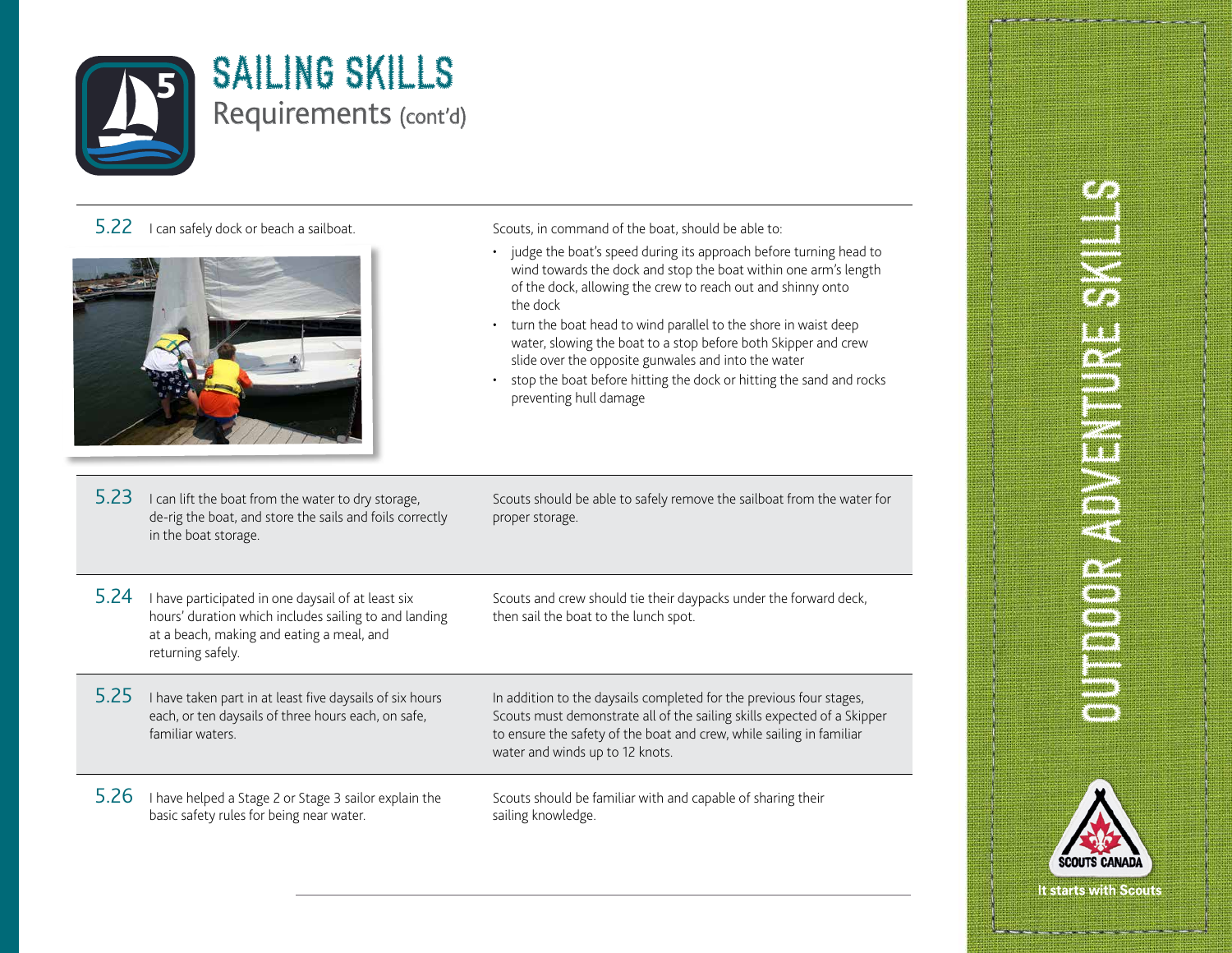

**SAILING EQUIVALENCY:** Scouts who have completed this stage have the equivalent of CANSail 3 plus six daysail outings (36 hours), including one local club race coached by a certified CANSail 3–4 Intermediate Sail Coach.

6.1 I can identify signs of moderate levels of hyperthermia. Scouts should be able to recognize and identify and treat moderate symptoms of hyperthermia. 6.2 I understand and have taken the appropriate actions to maintain hydration. Scouts should know why they should keep their body hydrated. 6.3 I understand, and can explain, air dynamics on a sail. Scouts should be able to: • draw air flow around a cat and sloop-rigged sail plan • describe how the presence of the jib accelerates air around the main 6.4 I can evaluate local sailing hazards. A Scout must be able to identify surrounding hazards and evaluate the risks of sailing before going out on the water through the use of navigational charts and knowledge of local navigable waters. 6.5 I have, and can demonstrate, a full understanding of the local racing rules. Scouts should be able to understand and describe the intent of the local racing rules declared annually.

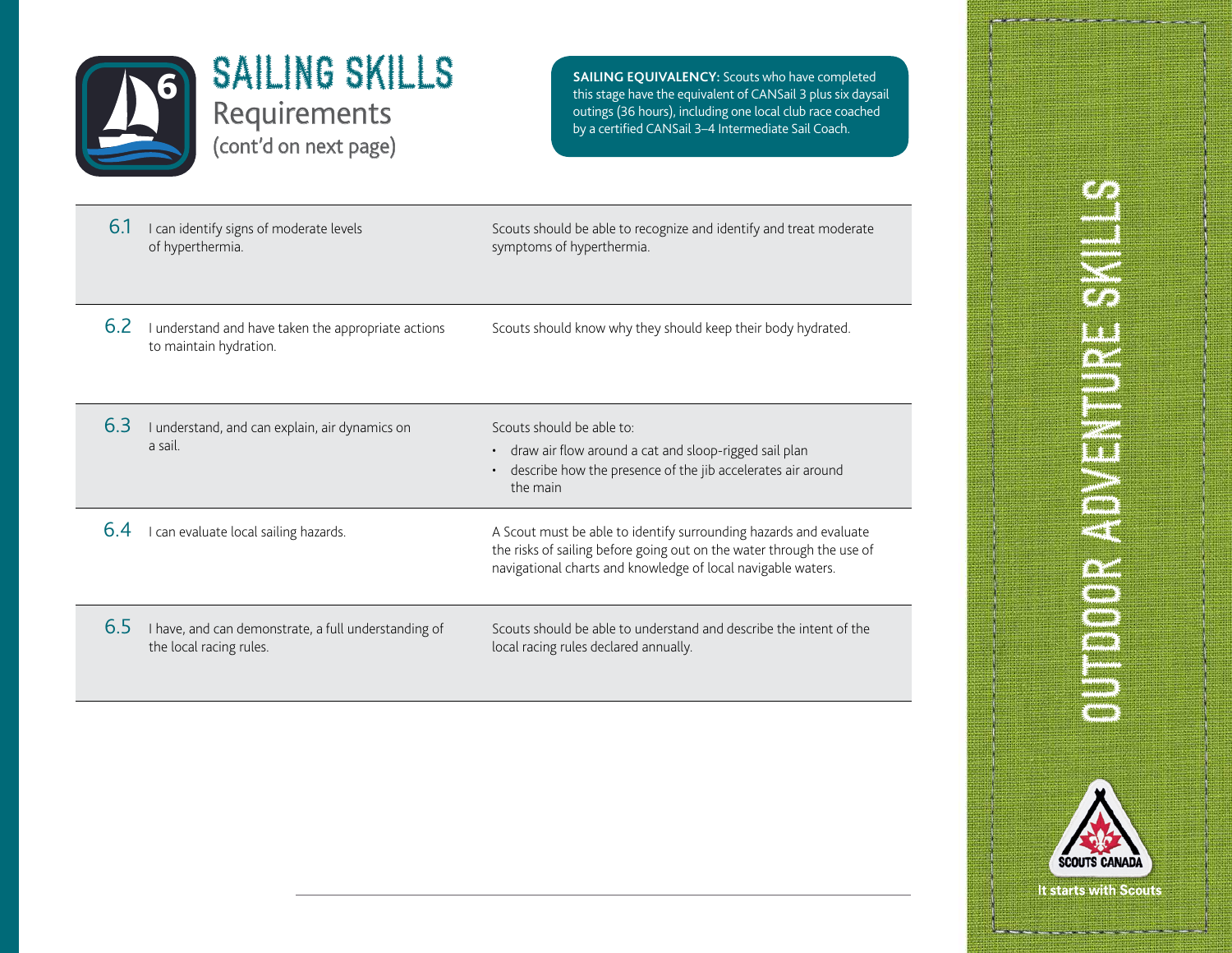

| 6.6 | I can clearly communicate with my crew to<br>synchronize the helm to sail trim and to boat balance.                                     | Scouts on the tiller should be able to provide verbal commands when<br>tacking, gybing, trimming the sails or what to do in the event that the<br>boat capsizes.                                                       |
|-----|-----------------------------------------------------------------------------------------------------------------------------------------|------------------------------------------------------------------------------------------------------------------------------------------------------------------------------------------------------------------------|
| 6.7 | I have demonstrated proper steering techniques<br>including smooth mark rounding, sailing by the lee<br>and match sheeting to the turn. | Scouts learning to sail faster should be able to perform these tasks on<br>demand, executing a gybing exercise that includes six gybes in<br>one-minute intervals.                                                     |
| 6.8 | I can properly trim the sail of the sailboat and the<br>crew should identify the point and speed nodes for<br>the helm upwind.          | Scouts should be able to:<br>adjust the sail controls to achieve maximum power<br>depower using sail controls when suitable<br>steer the sailboat for maximum speed<br>manage power achieved through proper sail trim  |
| 6.9 | can manoeuvre the sailboat.                                                                                                             | Scouts should be able to:<br>stop and sail backward for 100 metres<br>stop leeward of another boat<br>find a hole on the start line<br>accelerate from a reach and from irons<br>accelerate off a start line in a race |
|     |                                                                                                                                         |                                                                                                                                                                                                                        |

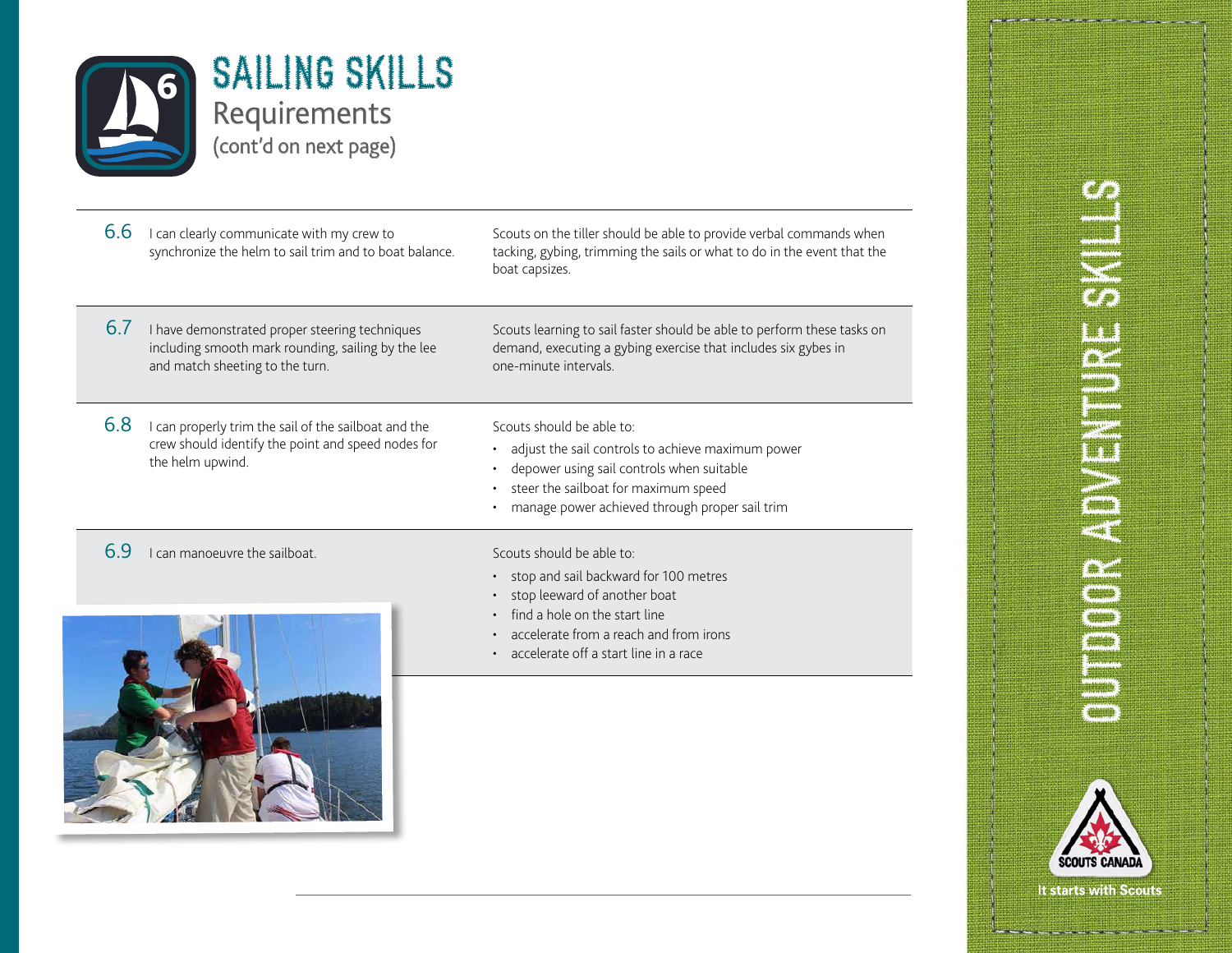

| 6.10 | I have participated in a local club race.                                                                                                                                                        | Scouts should have the opportunity to test their knowledge to sail<br>faster at a local dinghy race and be able to:<br>tack onto the laylines of a racing course<br>$\bullet$<br>perform a double tack to lay a mark and on a start line<br>head up and tack around a mark<br>identify opportunities to bear away, and for gybe sets at a mark |
|------|--------------------------------------------------------------------------------------------------------------------------------------------------------------------------------------------------|------------------------------------------------------------------------------------------------------------------------------------------------------------------------------------------------------------------------------------------------------------------------------------------------------------------------------------------------|
| 6.11 | I have participated in a sailing rescue as both the<br>rescuer and the one being rescued and I have<br>experienced a simulated capsize to acquire the<br>knowledge to recover the boat properly. | Scouts must be competent to right a capsized sailboat and assist<br>others in righting other sailboats.                                                                                                                                                                                                                                        |
| 6.12 | I can sail a single / double-handed boat to CANSail<br>3 skills standards.                                                                                                                       | Scouts must be competent to sail single-handed sailboat (e.g., Laser<br>Radial) or a double-handed sailboat (e.g., 470, Club 420, Flying Junior,<br>Mistral 4.04, Skiff).                                                                                                                                                                      |
| 6.13 | I have participated in at least six daysail outings.                                                                                                                                             | In addition to the daysails completed for the previous five stages,<br>Scouts must demonstrate all of the sailing skills expected of a Skipper<br>to ensure the safety of the boat and crew, while sailing in familiar<br>water and winds up to 15 knots.                                                                                      |
| 6.14 | I have maintained a logbook of my training.                                                                                                                                                      | Scouts should maintain an International Sailing Logbook, available<br>from Sail Canada, recording the date, location, and personal reflection<br>of recreational, training, and competitive sailing experiences.                                                                                                                               |
| 6.15 | I have assisted the sail coach in delivering one safety<br>element, one knowledge item and one on-the-water<br>skill to sailors working on Stage 2, 3 or 4.                                      | Scouts should be familiar with, and capable of, sharing their sailing<br>knowledge with younger Scouts.                                                                                                                                                                                                                                        |
|      |                                                                                                                                                                                                  |                                                                                                                                                                                                                                                                                                                                                |

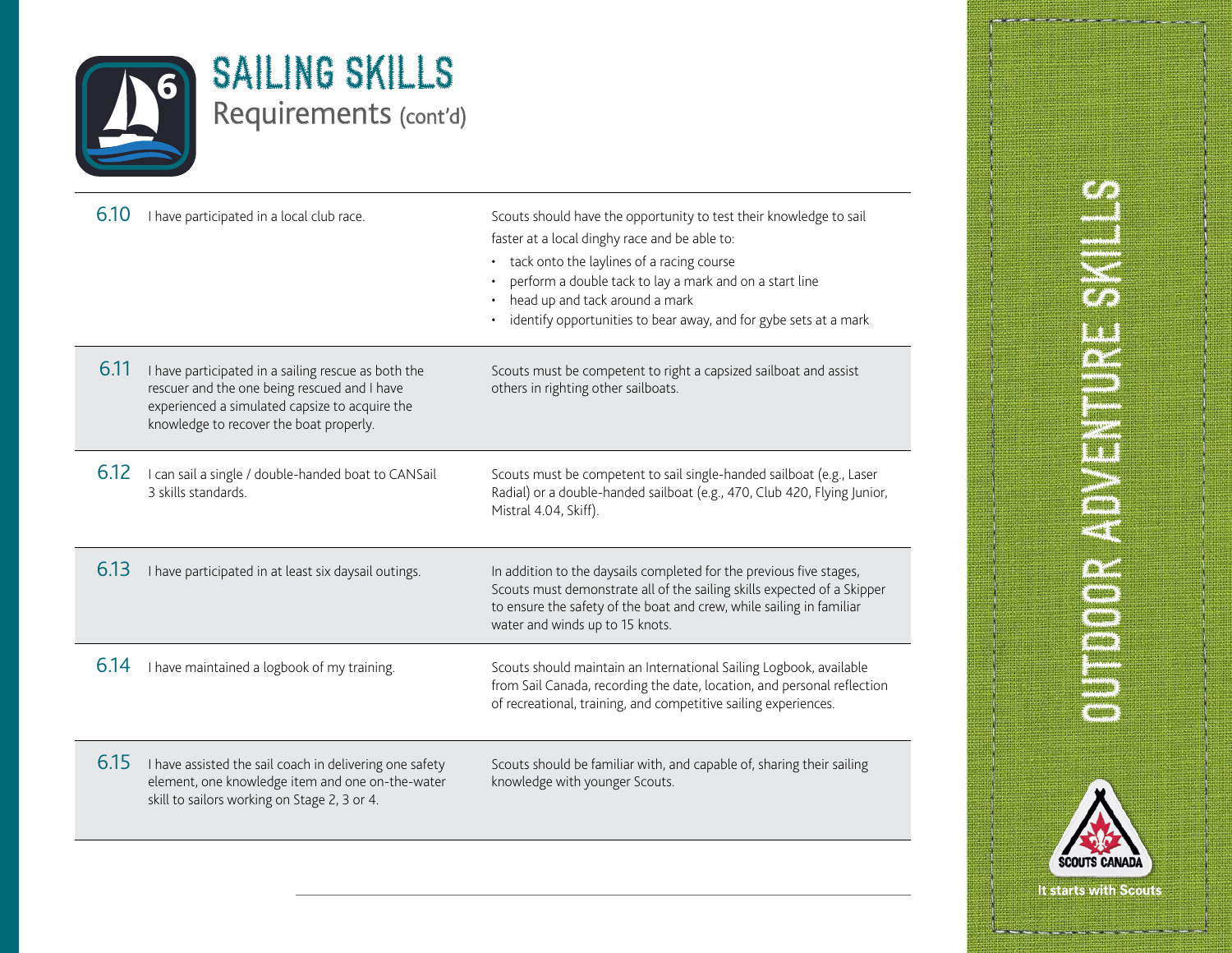

this stage have the equivalent of CANSail 4 and 7 daysail outings (42 hours) including one local regatta coached by a certified CANSail 3–4 Intermediate Sail Coach.

| 7.1         | I can recognize and treat severe hyperthermia<br>and hypothermia.    | Scouts should be able to recognize the symptoms of weather related<br>injuries including:<br>heat exhaustion and sun stroke found in hyperthermia, or<br>$\bullet$<br>shivering, and slurring of words found in hypothermia and know<br>how to treat them.                                            |
|-------------|----------------------------------------------------------------------|-------------------------------------------------------------------------------------------------------------------------------------------------------------------------------------------------------------------------------------------------------------------------------------------------------|
| $\sqrt{.2}$ | I can evaluate geographical and tidal effects of a<br>sailing venue. | Scouts should be able to:<br>describe types of clouds and local weather patterns<br>$\bullet$<br>explain the major factors affecting tides and currents<br>study the nautical charts of a new sailing venue and be able to point<br>out impacts of currents and potential hazards of the sailing area |
| 7.3         | I can describe common seamanship knowledge.                          | Scouts should be able to:<br>describe the types of wind shifts<br>identify gradient and thermal winds<br>draw a cat and sloop-rigged sail plan                                                                                                                                                        |
| $\sqrt{4}$  | I can describe common racing strategies.                             | Scouts should be able to:<br>know what to look for choosing the favoured end of the gate and<br>$\bullet$<br>finish line while sailing<br>describe how lifts and headers affect their position on a course<br>determine the direction of current while sailing                                        |

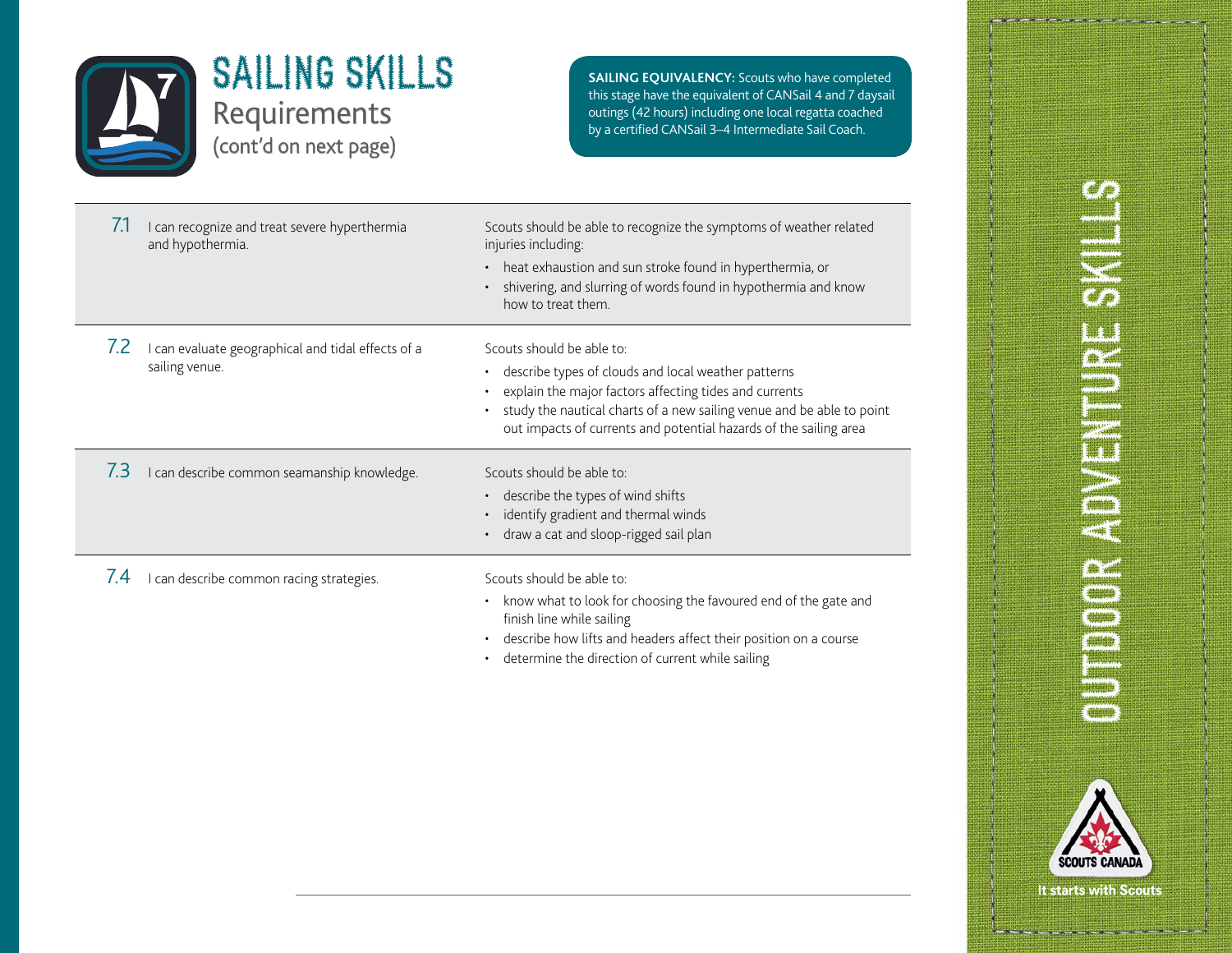

| 7.5       | I can describe the mechanics of air flow over the sail.                                | Scouts should be able to:<br>draw air flow around a cat-rig, and sloop-rig sail plans<br>$\bullet$<br>describe how the presence of a jib accelerates air around the main<br>$\bullet$<br>recognize optimal leech profile<br>$\bullet$<br>describe 3 ways to depower the sails |
|-----------|----------------------------------------------------------------------------------------|-------------------------------------------------------------------------------------------------------------------------------------------------------------------------------------------------------------------------------------------------------------------------------|
| 7.6       | can describe how to tune a boat.                                                       | Scouts should be able to:<br>describe the sail rigging each day prior to training<br>$\bullet$<br>choose the rig settings for the day's conditions                                                                                                                            |
| $\iota$ . | I know and can describe the intent of the current<br>ISAF racing rules 1–7.            | Scouts working toward advanced sailing skills should have a full<br>understanding of the current local sailing and ISAF racing rules 1-7<br>published nationally.                                                                                                             |
| 7.8       | I have demonstrated an understanding of<br>sail rigging.                               | Scouts should be able to:<br>choose rigging settings for the day's conditions<br>٠<br>correctly rig sails each day for training<br>place telltales on the jib luff and leech, and on mainsail leech<br>$\bullet$<br>correctly rig the kite each day                           |
| 7.9       | I have demonstrated the skills to balance the<br>sailboat while underway on the water. | Scouts should be able to:<br>maintain accurate body position at all points of sail, and<br>$\bullet$<br>balance the boat by using hiking, and by moving fore and aft.<br>$\bullet$                                                                                            |

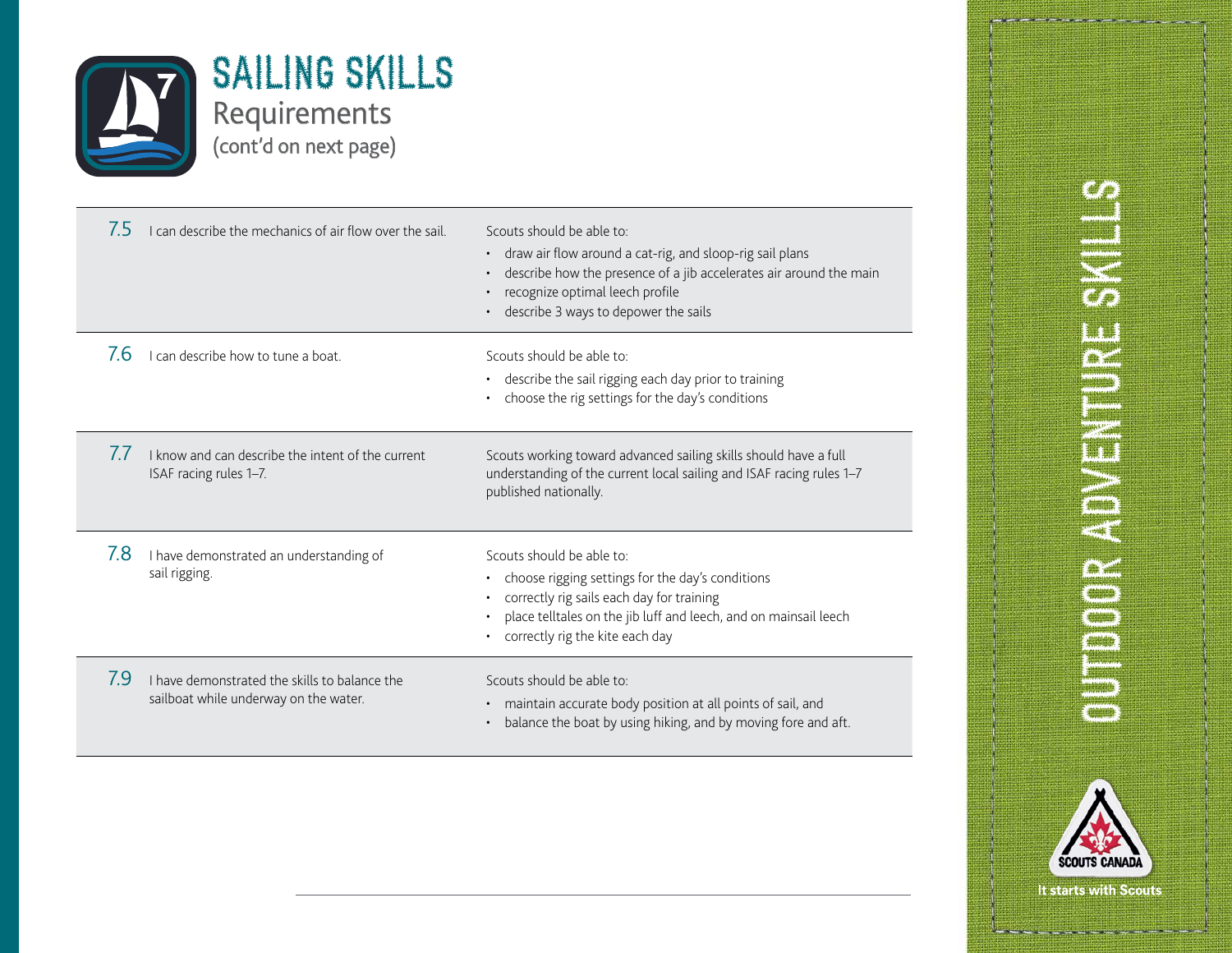

SCOUTS CAN It starts with Scouts.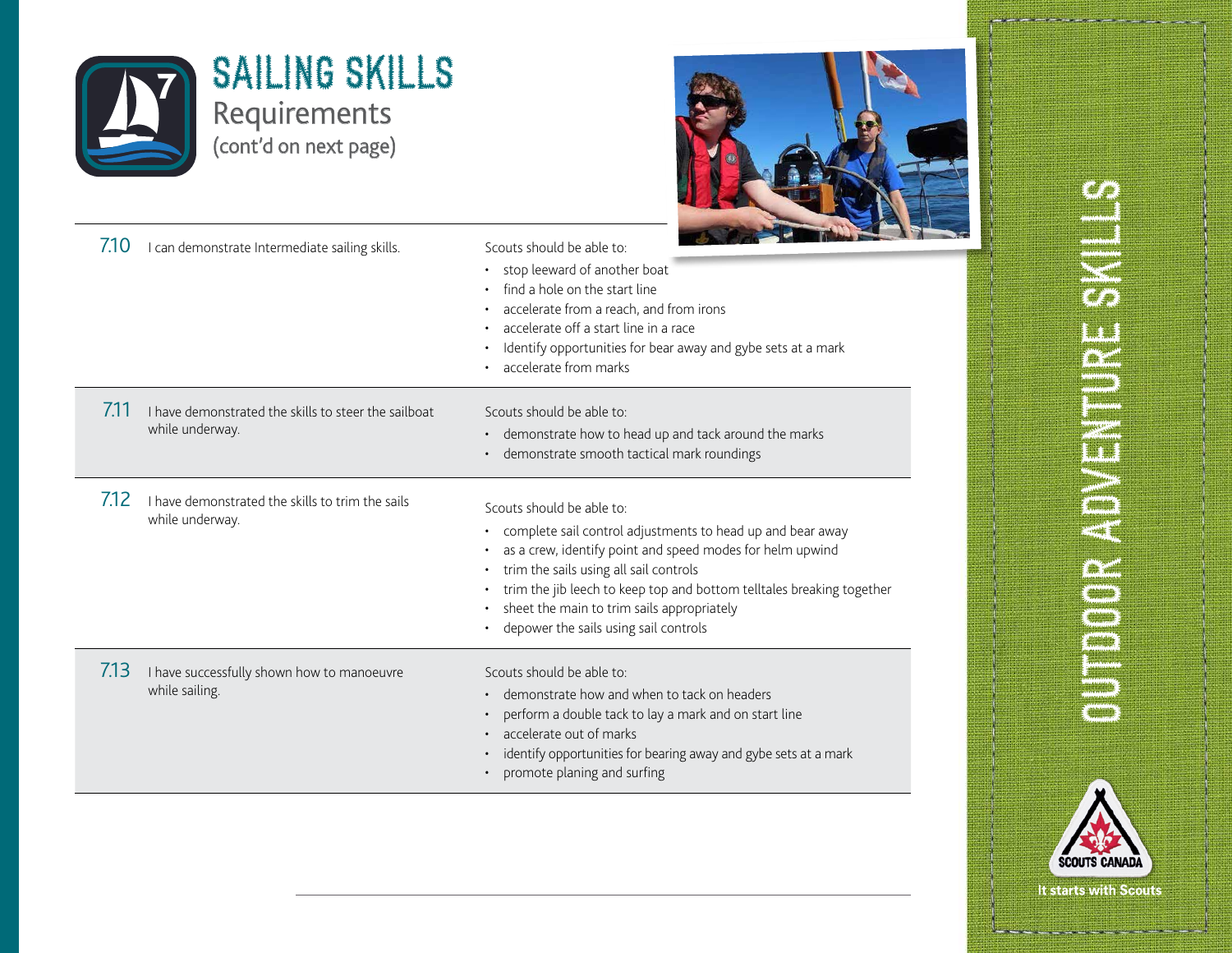

| 7.14 | I have demonstrated down-speed opportunities.                       | Scouts should be able to:<br>hold a position on a start line for 30 seconds<br>identify opportunities to sail slowly at a leeward mark                                                                                                                                                                   |
|------|---------------------------------------------------------------------|----------------------------------------------------------------------------------------------------------------------------------------------------------------------------------------------------------------------------------------------------------------------------------------------------------|
| 7.15 | I have demonstrated tactical manoeuvres<br>while racing.            | Scouts should be able to:<br>identify the windward and leeward end of the starting line<br>$\bullet$<br>have the crew provide countdown information to helm during<br>the start<br>have the crew back the mainsail to stop<br>bear off by backing the jib<br>implement strategy and tactics while racing |
| 7.16 | I have participated in a one- to two-day<br>local regatta.          | Scouts should participate in a local regatta in order to expand their<br>sailing experience.                                                                                                                                                                                                             |
| 7.17 | I can sail a single / double-handed boat to<br>CANSail 4 standards. | Scouts must be competent to sail single-handed sailboat (e.g., Laser<br>Radial) or a double-handed sailboat (e.g., 470, Club 420, Flying<br>Junior, Skiff).                                                                                                                                              |
| 7.18 | I have participated in at least seven daysail outings.              | In addition to the daysails completed for the previous six stages, Scouts<br>must demonstrate all of the sailing skills expected of a Skipper to<br>ensure the safety of the boat and crew, while sailing in familiar water<br>and winds up to 18 knots.                                                 |

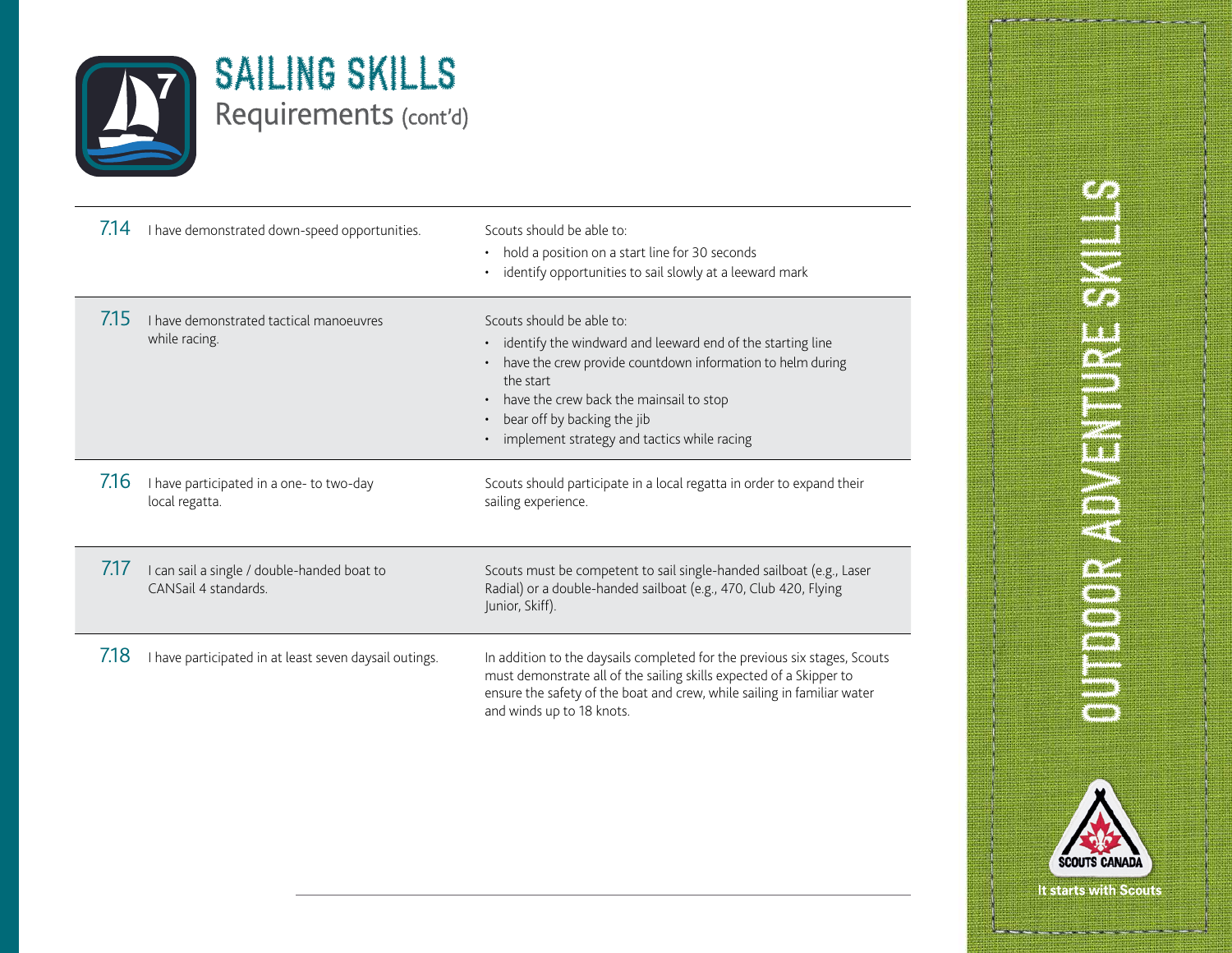

**SAILING EQUIVALENCY:** Scouts who have completed this stage have the equivalent of CANSail 5 Chutes and eight daysails.

| 8.1 | I know the Collision Regulations and proper etiquette<br>for using a marine radio on the water. | A Scout supervising another sailboat by powerboat should have a<br>full understanding of the Collision Regulations 1-17 and have a full<br>understanding of the etiquette to deliver the intended messages by<br>use of a marine radio, including, hailing for help using prefaces of<br>either MAYDAY MAYDAY MAYDAY, PAN-PAN PAN-PAN PAN-PAN,<br>SECURITY SECURITY SECURITY; or on Marine Channels 9 or 16. |
|-----|-------------------------------------------------------------------------------------------------|--------------------------------------------------------------------------------------------------------------------------------------------------------------------------------------------------------------------------------------------------------------------------------------------------------------------------------------------------------------------------------------------------------------|
| 8.2 | I know how to properly prepare my boat for<br>safe travel.                                      | A Scout must be able to travel safely between sailing venues.                                                                                                                                                                                                                                                                                                                                                |
| 8.3 | I can evaluate geographical and tidal effects of a new<br>sailing venue.                        | Scouts should be able to:<br>describe three types of clouds and local weather patterns<br>$\bullet$<br>and explain the major factors affecting tides and currents<br>$\bullet$                                                                                                                                                                                                                               |
| 8.4 | I know and can describe the current racing rules.                                               | Scouts must be able to describe the implications of the I, P, Z and black<br>flags on used in racing with full understanding of the of their intent in                                                                                                                                                                                                                                                       |

accordance to the current CANSail / ISAF Racing Rules.

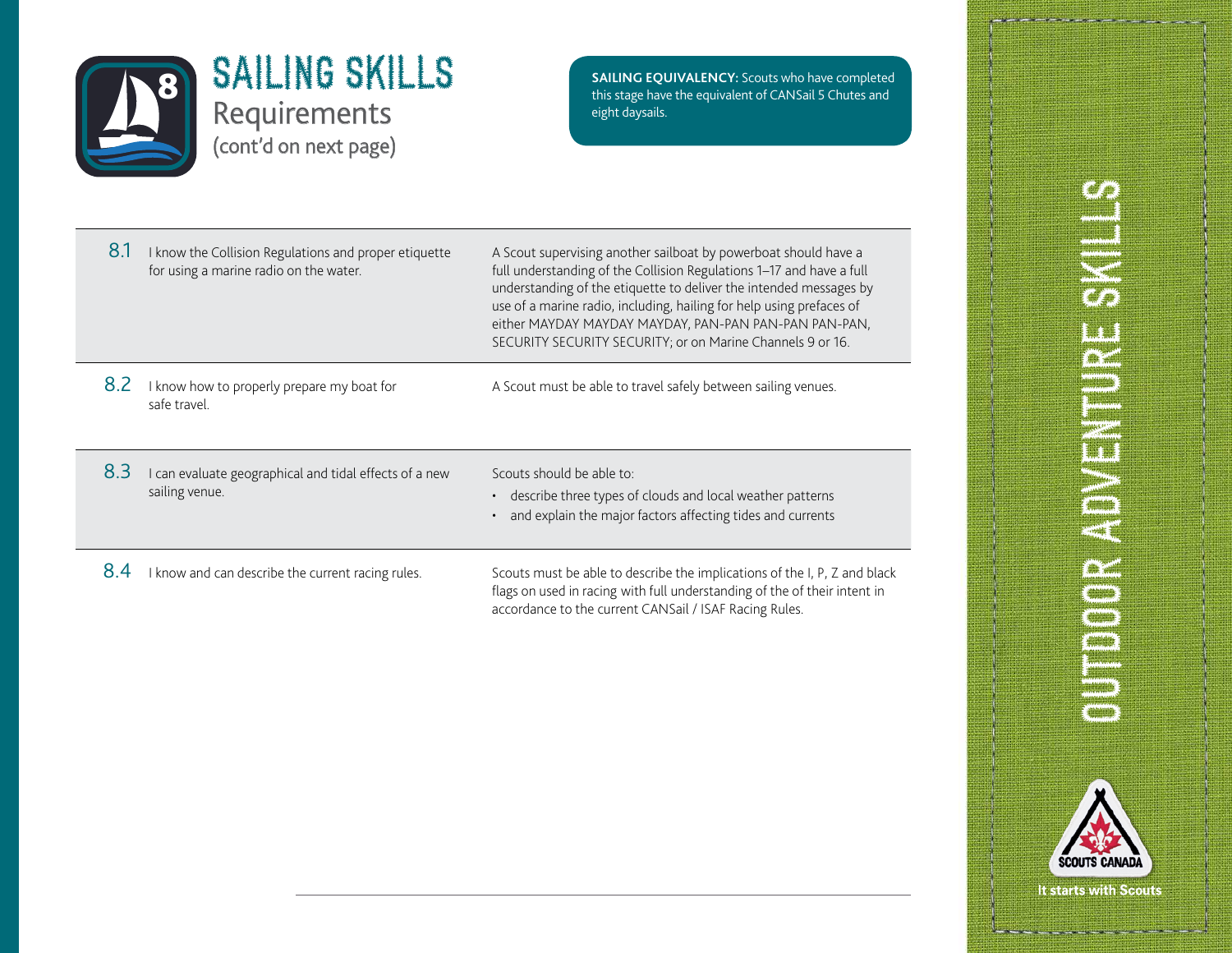

| 8.5 | I have demonstrated how to tune a boat.                                 | Scouts should be able to:<br>choose proper sail rigging for the day's conditions<br>correctly rig sails each day prior to training<br>correctly rig the kite each day for training                                                                                                                                                                                                                                                                                                                                                                                                                                                          |
|-----|-------------------------------------------------------------------------|---------------------------------------------------------------------------------------------------------------------------------------------------------------------------------------------------------------------------------------------------------------------------------------------------------------------------------------------------------------------------------------------------------------------------------------------------------------------------------------------------------------------------------------------------------------------------------------------------------------------------------------------|
| 8.6 | I have demonstrated optimal body position at all<br>times when sailing. | Scouts should be able to balance a boat properly while flying<br>a spinnaker.                                                                                                                                                                                                                                                                                                                                                                                                                                                                                                                                                               |
| 8.7 | I have demonstrated tacking/gybe manoeuvres.                            | Scouts must be able to:<br>perform wire to wire tacks at one-minute intervals<br>perform 10 gybes sets at one-minute intervals<br>identify opportunities to bear away<br>perform gybe sets for a mark<br>perform wide and close mark rounding<br>steer promoting planing and surfing                                                                                                                                                                                                                                                                                                                                                        |
| 8.8 | I have demonstrated the skills to fly a spinnaker/kite<br>on the water. | Scouts should be able to:<br>head up and tack around a mark<br>perform a leeward hoist around a windward mark<br>perform a windward hoist around a windward mark<br>successfully hoist and fly a kite on a downwind leg<br>set the pole once the spinnaker is hoisted (on both windward<br>and leeward hoists)<br>free fly the kite into a leeward mark<br>steer the boat to keep pressure in kite on a reach and run<br>steer the boat to promote planing and surfing with a kite<br>release the kite halyard to make a reach mark lay line<br>douse the kite to windward at a leeward mark<br>demonstrate a tactical rounding with a kite |

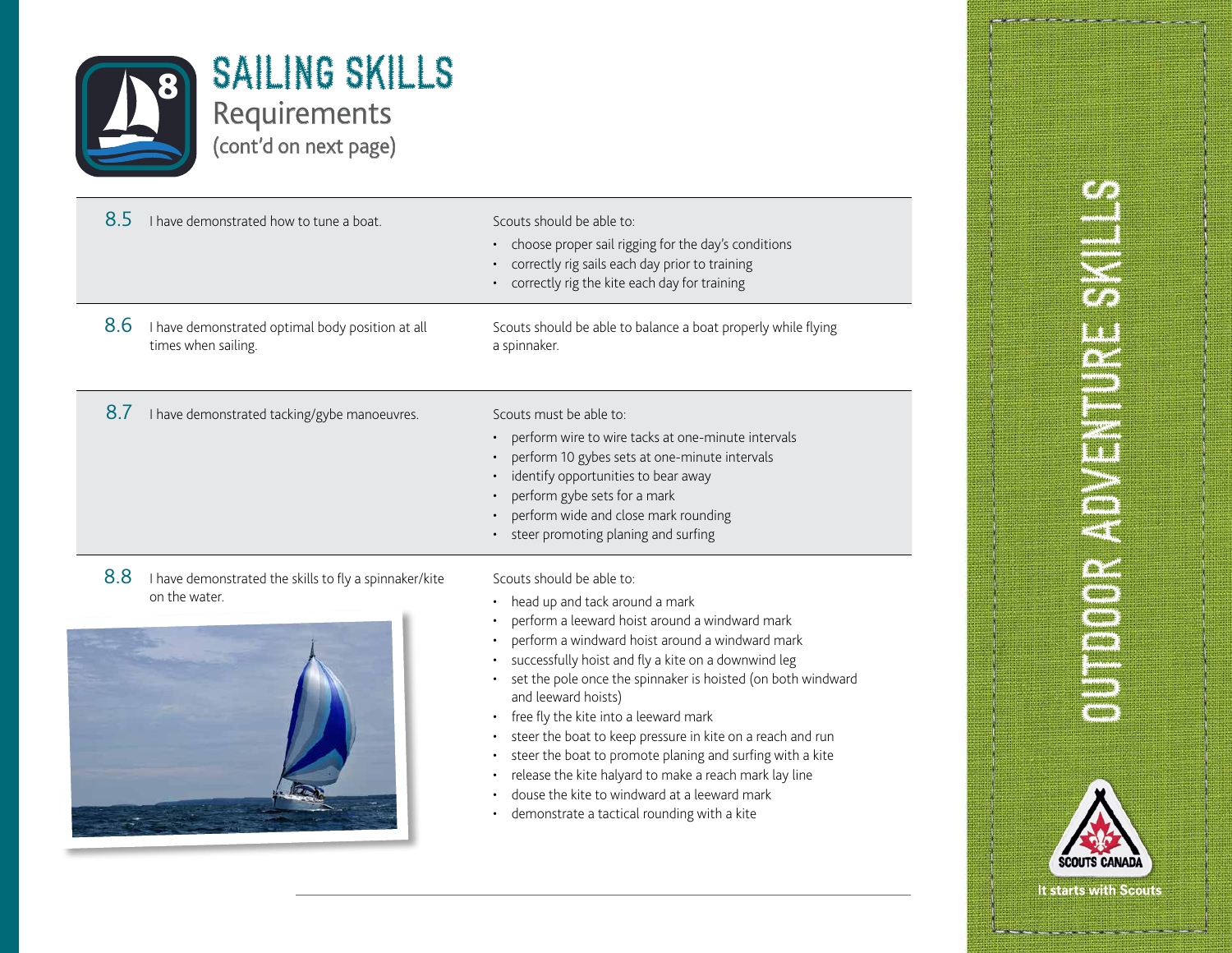

| 8.9  | I can demonstrate the skill to gybe while flying a<br>spinnaker/kite. | Scouts should be able to:<br>• gybe the kite by switching the pole after a gybe<br>• gybe with the kite on command ten times at one-minute intervals<br>line up on a beat with a tuning partner and accelerate                                                         |
|------|-----------------------------------------------------------------------|------------------------------------------------------------------------------------------------------------------------------------------------------------------------------------------------------------------------------------------------------------------------|
| 8.10 | I can demonstrate tactics while racing.                               | Scouts should able to:<br>• perform double tacks to lay a mark and at the start line<br>tack to perform a close and loose cover<br>tack and duck under another boat<br>sail slowly approaching leeward marks<br>sail slowly approaching marks while flying a spinnaker |
| 8.11 | I have demonstrated racing strategies.                                | Scouts should be able to:<br>• accelerate from the start line<br>identify and choose the favoured end of a gate and finish<br>while sailing<br>describe three types of wind shifts                                                                                     |
| 8.12 | I can sail a single-handed boat to<br>CANSail 5 skills standards.     | Scouts must be competent to sail a single-handed sailboat (e.g. Laser<br>Radial, Finn, Skiff).                                                                                                                                                                         |





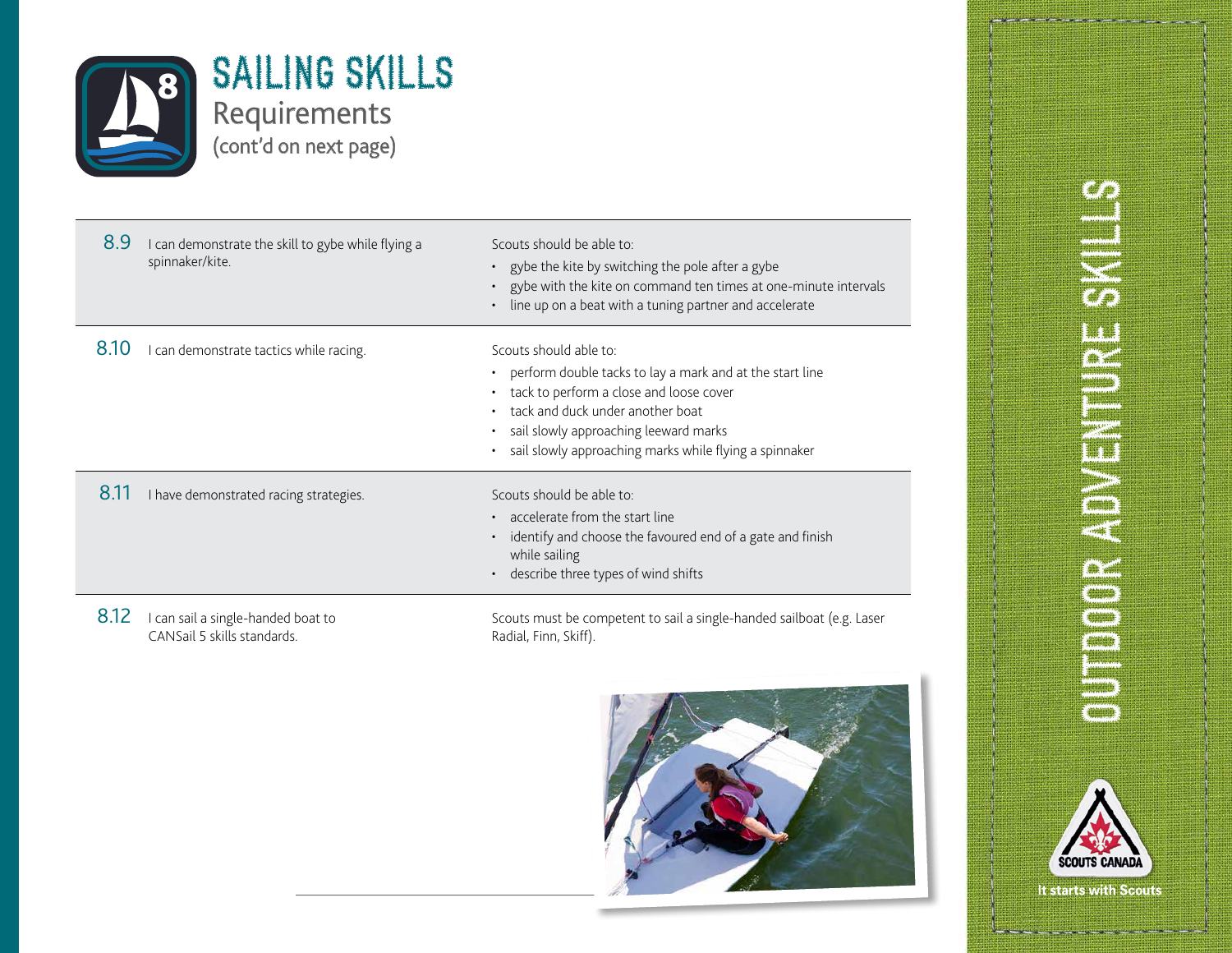

| 8.13 | I have participated in at least eight daysail outings.                     | In addition to the daysails completed for the previous seven stages,<br>Scouts must demonstrate all of the sailing skills expected of a Skipper<br>to ensure the safety of the boat and crew, while sailing in familiar<br>water and winds up to 18 knots. |
|------|----------------------------------------------------------------------------|------------------------------------------------------------------------------------------------------------------------------------------------------------------------------------------------------------------------------------------------------------|
| 8.14 | I have participated in a regional training camp and a<br>regional regatta. | I have participated in a regional training camp to hone the skills<br>needed to SAIL to WIN and participated in a regional regatta coached<br>by a certified CANSail 5-6 Advanced Sail Coach.                                                              |
|      |                                                                            |                                                                                                                                                                                                                                                            |

8.15 I have successfully completed the equivalent requirements for a CANSail 1–2 Fundamental Sailing Instructor course, from Sail Canada or its member provincial association, or internationally recognized equivalent.

A Scout at the advanced sailing level should have the skills to teach sailing to younger and/or less-experienced Scouts must have completed the equivalent standards of a CANSail 1–2 Fundamental Sailing Instructor course or internationally recognized equivalent.



# **CHANGE CONSTRAINER** OUTDOOR ADVENTURE S

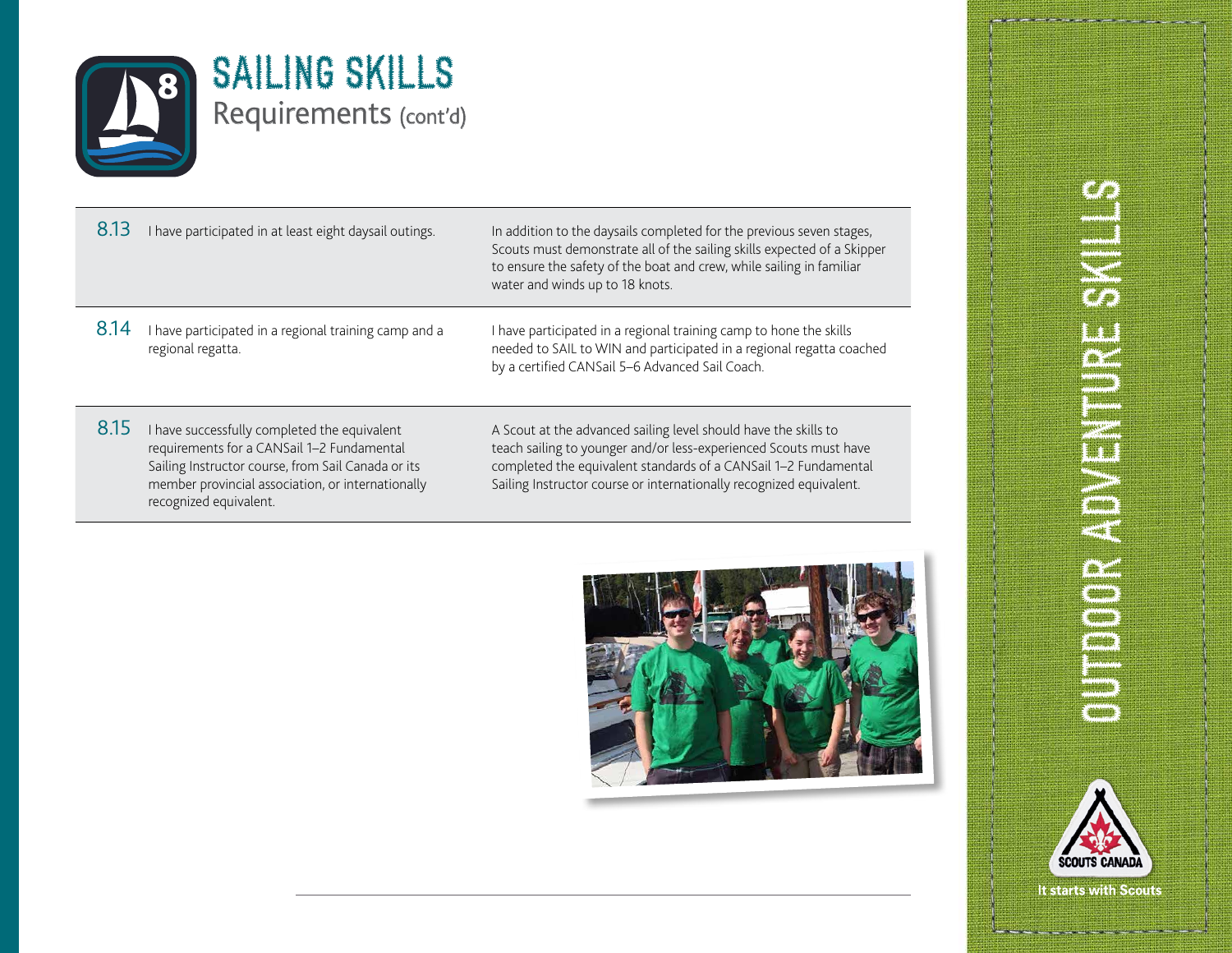

| 9.1 | I have prepared the vehicle and/or trailer with the<br>boat that I am responsible for prior to travelling to<br>any events.                                                                       | Scouts should be able to:<br>inspect both the vehicle and/or the trailer and its valued racing<br>$\bullet$<br>dinghy cargo securely tied<br>check all vehicle brakes and signal lights to ensure they are in good<br>$\bullet$<br>working order at the time of departure to any sailing events                                                              |
|-----|---------------------------------------------------------------------------------------------------------------------------------------------------------------------------------------------------|--------------------------------------------------------------------------------------------------------------------------------------------------------------------------------------------------------------------------------------------------------------------------------------------------------------------------------------------------------------|
| 9.2 | I have used precautionary driving skills while<br>travelling safely to events carrying passengers and/or<br>transporting sailboats.                                                               | A Scout, at the advanced sailing level, traveling to compete at<br>regional and/or provincial events, must do so safely, using<br>precautionary driving skills according to Provincial motor vehicle<br>regulations, and with the utmost care while carrying passengers<br>and/or transporting sailboats.                                                    |
| 9.3 | I have developed strategic and tactical plans prior to<br>a race, based on wind, geography, tides and currents.                                                                                   | A Scout, at the advanced sailing level, planning for a sailing expedition<br>or a racing event should assess the sailing event area strategically and<br>make tactical plans to determine if there are any unique geographic<br>features affecting local laminar wind flow, tidal activity, and flooding/<br>ebbing tidal currents at the time of the event. |
| 9.4 | can describe the implications of the I, P, Z and black<br>flags used in racing with full understanding of their<br>intent in accordance with the current CANSail /<br>World Sailing Racing Rules. | A Scout, racing at the advanced level, must be able to describe<br>the implications of the I, P, Z and black flags used in racing with<br>full understanding of their intent in accordance with the current<br>CANSail / World Sailing Racing Rules                                                                                                          |

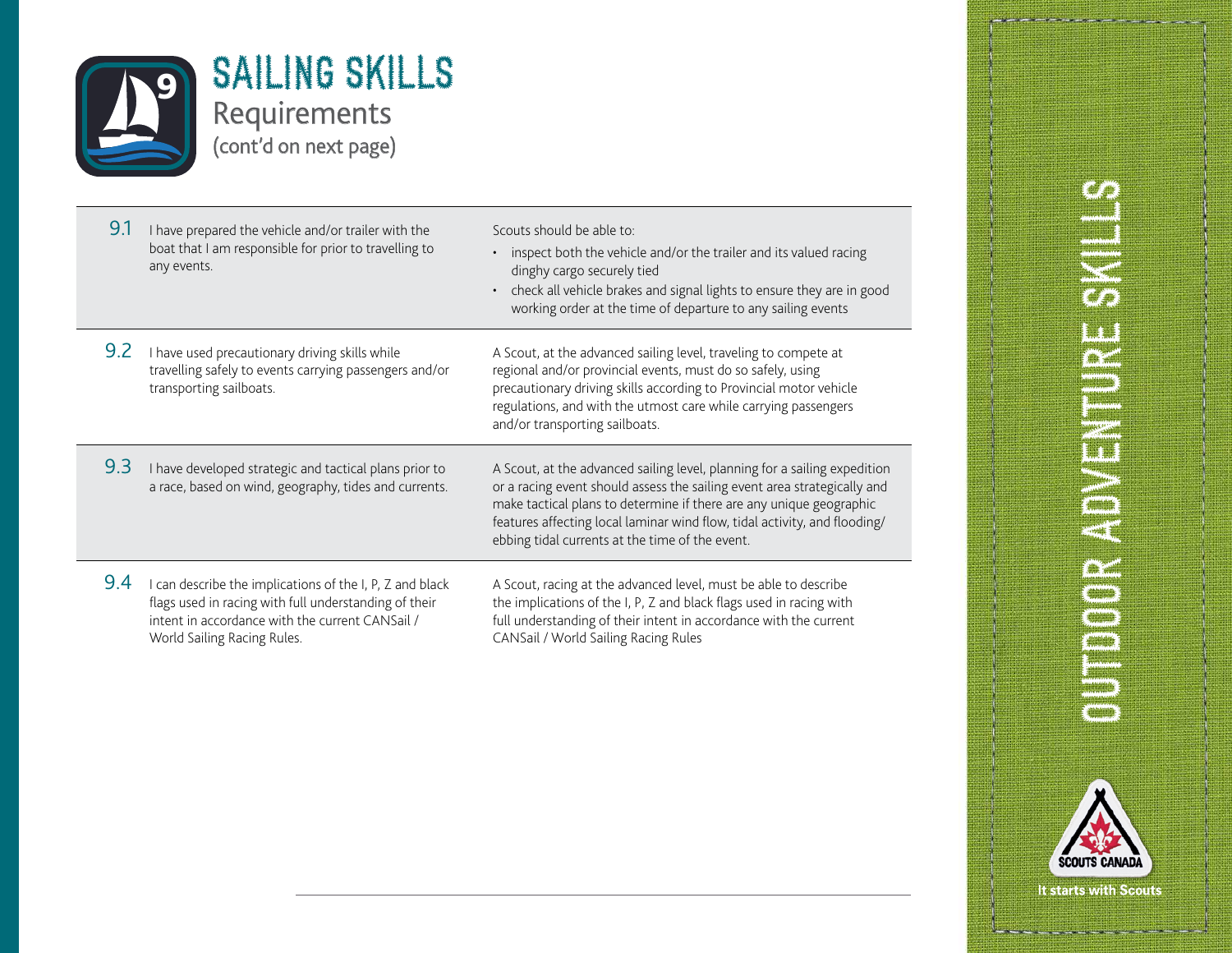

| 9.5  | I have the knowledge to effectively evaluate<br>and adjust both standing and running rigging<br>prior to a race with the intent of achieving<br>maximum performance. | A Scout, at the advanced level, must be able to effectively evaluate<br>and adjust both standing and running rigging prior to a race with the<br>intent of achieving maximum performance.                                                                                                    |
|------|----------------------------------------------------------------------------------------------------------------------------------------------------------------------|----------------------------------------------------------------------------------------------------------------------------------------------------------------------------------------------------------------------------------------------------------------------------------------------|
| 9.6  | I have a full understanding of air flow over the sails,<br>and can explain the implications of changing laminar<br>flow on sail trim.                                | A Scout, at the advanced sailing level, must have a full understanding<br>of air flow over the sails, and can explain the implications of changing<br>laminar flow on sail trim.                                                                                                             |
| 9.7  | I can demonstrate at least six steering skills.                                                                                                                      | tactical rounding of the mark while racing<br>tacking to duck under a boat<br>maintaining bow out on start line<br>consistently starting within 3 seconds of the starting horn<br>gybing on waves to promote planing and surfing<br>holding a position going upwind or downwind for a minute |
| 9.8  | I have successfully demonstrated at least two tactical<br>sailing manoeuvres.                                                                                        | defending a position on a downwind leg<br>exonerating myself after a penalty by completing a 360 or a 720<br>during the race                                                                                                                                                                 |
| 9.9  | I have demonstrated at least four optimal body<br>positions while sailing on a double-handed boat.                                                                   | balancing the boat for the conditions, using hiking and trapezing<br>pushing the body out onto the trapeze before clipping in<br>clipping on to the trapeze using a straight arm<br>trapezing with feet together and shoulders back                                                          |
| 9.10 | I have demonstrated at least four skills to steer the<br>sailboat while underway on the water.                                                                       | helm trimming main and driving to keep the crew trapezing<br>promoting planing and surfing<br>completing adjustments to the sail controls to head up<br>demonstrating smooth tactical mark roundings                                                                                         |